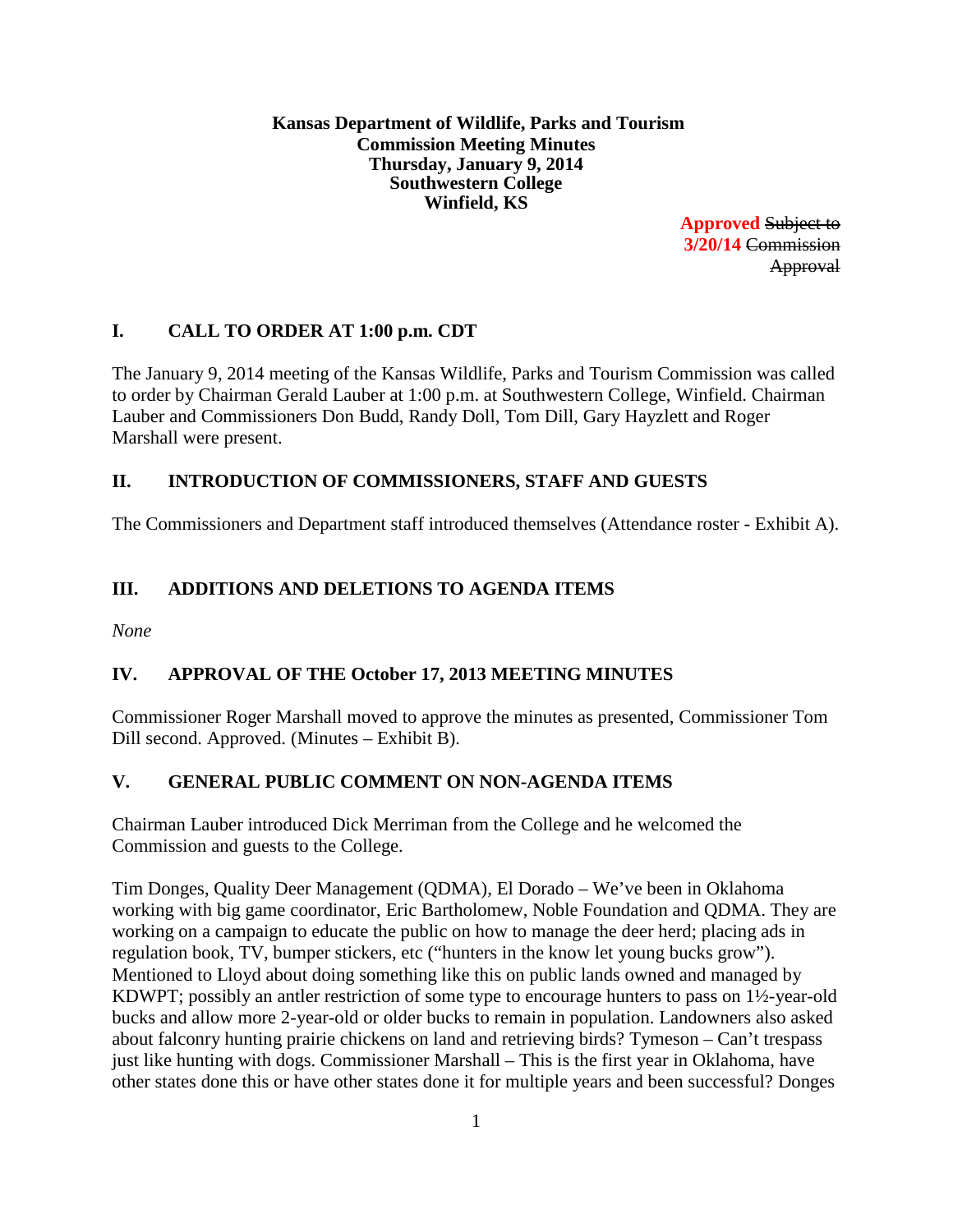– The longer we keep hunters in the field with a positive experience the more money they are going to spend, just common sense. Commissioner Marshall – I am all for it, but I think we could spend lots of money doing something like this. Donges – Education is key to better, healthier, quality deer herd, and need mentality change. Commissioner Marshall – Are there other states with antler restrictions and has it worked? Donges – Yes, look at our website, we do a yearly deer report. Hunters may see it as negative, but creates even playing field. Commissioner Marshall – What is typical restriction size? Donges – Inside spread and main beam combination is best system. Commissioner Marshall – What is most successful state? Donges – Not sure, deer report on QDMA.com as well as map showing states involved. Chairman Lauber – Is antler restriction on inside spread; 12 inches to 15 inches? On states that use inside spread how refined is their policing process? Donges – May be a small fine, but motivation to put everyone on same playing field. Legitimate people will try to make honest decision, but understand people make mistakes. Chairman Lauber – Using points is better than inside spread. Commissioner Budd – QDMA is a membership organization? Donges – Have 3,000 professionals who pay \$30 membership. Commissioner Budd – Sponsor outdoor shows and things like that? Donges – Partnership with others with similar goals. Commissioner Budd – Would organization partner financially with state of Kansas? Donges – Would educate the staff. Commissioner Budd – Need to educate the public on some of your ideas. Linda, give me an idea of how much we pay for advertizing (one Tourism commercial)? Linda Craghead – Depending on size and range, from \$500 to \$5,000. Commissioner Budd – Would you make financial commitment to pay half of ad with state, over and above regulations, to educate the public? Donges – Might be possible. Chairman Lauber – Agree with fundamental concepts, careful of partners, good way to generate money done with NWTF, more controversial with deer, could be slippery slope to help us with marketing. Donges – One of the books out is food plots on the plains that we advertized in. Partnerships is how we get things done, but understand your point. Commissioner Budd – Big on surveys, just wanted to see if QDMA had an open mind to having a financial commitment to educate on that issue. Donges – We also rely on surveys. It is important to agency and more revenue for the state. Mike Pearce – Lloyd, on average, what percent of harvest is 1½ year old bucks, realize variation? Fox – As much as 70 percent of our harvest in Kansas are bucks 2½ or older. Our harvest age structure exceeds goals most states strive for. Chairman Lauber – Because we can harvest a doe? Fox – Part of it; also, peer pressure. Feel hunter attitudes already believe in passing up deer to let them grow. Pearce – If same process as telecheck used with buck, can you tell age from a photo? Fox – Absolutely; system allows you to enter any deer you take, antlered or antlerless and can also classify whether mule deer or whitetail; a great system.

## **VI. DEPARTMENT REPORT**

#### **A. Secretary's Remarks**

1. Agency and State Fiscal Status – Robin Jennison, secretary, presented this update to the Commission. This will be an interesting year for the legislature. It's the first year we do not have to do budget. The Governor did veto correction budget, up to them to deal with budget issues, which will allow time to look at other things. To purchase land over 320 acres has to be approved by legislative finance council and require legislative action and we had two parcels come up, one around Tuttle Creek and another one in the southeast; part of Natural Resource Damage Assessment (NRDA) money from mining settlement. The Pottawatomie County parcel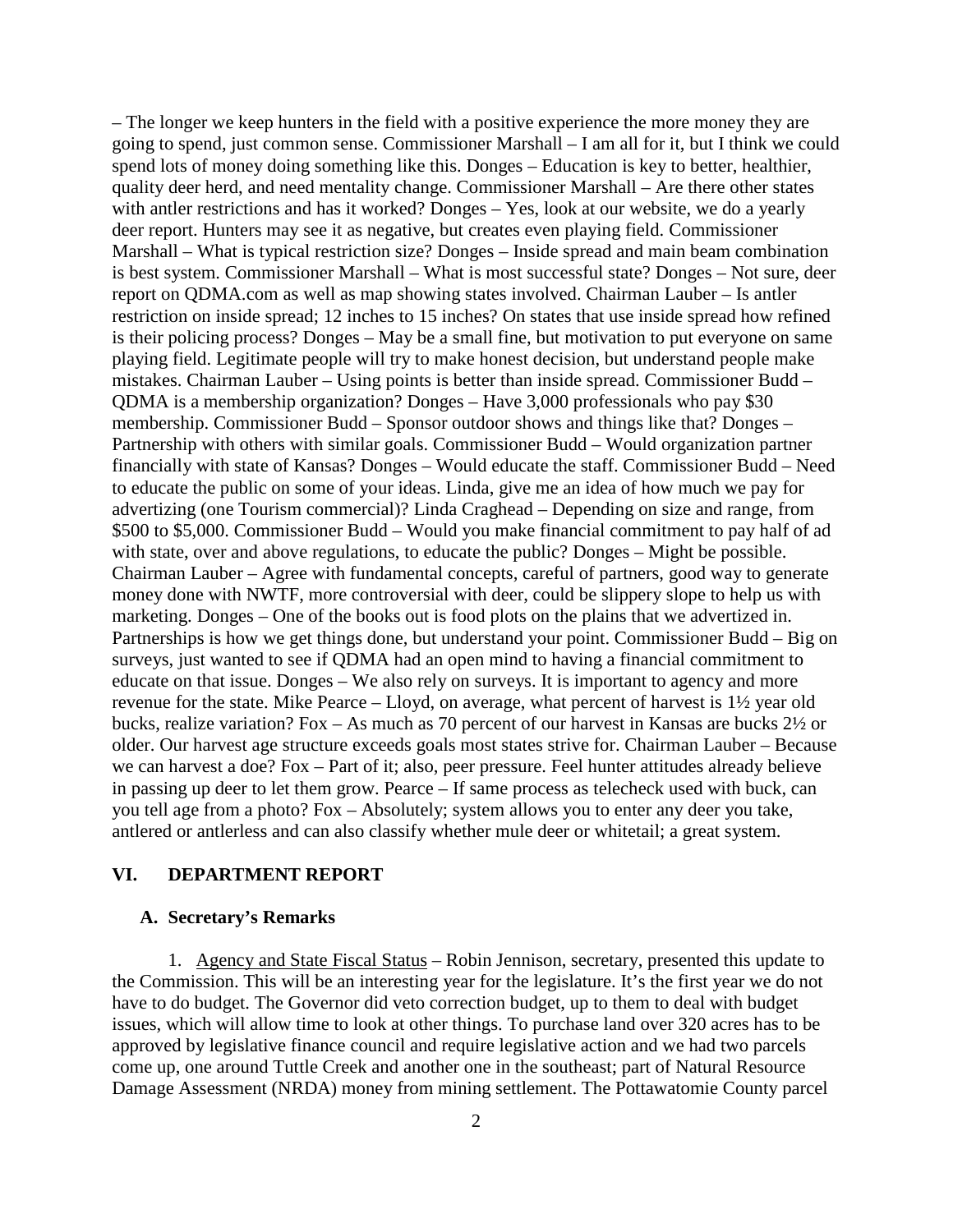would squared up our property and was next to a road which made access to our property easier. The Finance Council chose not to approve those, their rationale was it was so close to legislative session, but we got assurances that the Senate would take that up early in the session, so have not lost opportunity. Keith has another parcel we need to look at. Some legislators don't feel we should have any property at all. (Introduced Gina Bowes) she will become the new Commission Secretary, felt the position should be in Topeka and Sheila is helping HR folks; Sheila has done a great job, but Gina could be up front in Topeka and that will gradually happen before the end of the year. Last year the legislature tried to put a solid FTE cap on state government, Governor vetoed, but legislature calculated money and reduced salary dollars by that much. Agencies can work within that, but the challenge in our department is we are involved in other issues and have good relationship with legislature, dangerous to thumb our noses at them. Started looking at salaries in October and November and became apparent we couldn't make salaries under the cap they wanted, projecting to the end of the year. We made adjustments and since temporary employee positions are renewed automatically at the end of the year, this is an ongoing issue. Assistant Secretary has to approve all temps to manage salary budget and prioritize and hope to bring them back on as quickly as possible. Hope this will show the legislature effort we are making. There were 150 temps affected, 70 or so working when we made the decision. Trying to make it as easy as we can, but we felt we needed to do it to comply with line item on budget. Chairman Lauber – Article made it in the paper, how? Jennison – There are reporters who decide what an article is going to say before they write it, and this one blamed the Governor and Legislature. I had told him the Governor had done what he could to stop it. Chairman Lauber – It was worded to make Governor look bad. Jennison – This was a big deal for people and the most affected was Fish and Wildlife field people and this does nothing for what Legislature was attempting to do, to save general funds and EDIF money. They can't spend our funds anyway, but universally passed for every agency. Some other agencies are going to ignore this, but we can't afford to thumb our noses. Pearce – How will this work when new PR year starts? Jennison – Had discussion with Senator Bruce and hope we will be able to modify for 2015. We have other salary issues, too. There is a possibility of making some of these full-time positions and may be able to get modification which means nothing to SGF if we're spending WFF. Chairman Lauber – Concur we get along as best we can with the legislature.

2. 2014 Legislative Update – Chris Tymeson, chief legal counsel, presented this update to the Commission (Exhibit C). Monday the legislature convenes, we were successful last year and have some new initiatives this year, but it will be a light year. This is an election year and we will be more on the defensive than offensive. SB49 (KDWPT initiative)/HB2218**--**Current law made it unlawful to operate a vessel with a blood or breath alcohol concentration of .08 at the time of or within two hours of operating a vessel. This bill would increase the time period from two hours to three hours after operation of a vessel, making it consistent with state DUI laws for motor vehicles. The bill was passed and the provisions of the bill were incorporated into conference committee report on HB2218 and signed by the Governor. SB57**--**Department supported bill related to domestic deer. Under statute, anyone possessing domesticated deer must be permitted under the Kansas Department of Agriculture. This bill amended that statute to allow them to request assistance from us in implementing and enforcing laws governing domesticated deer. This bill passed and was signed by the Governor. SB74**--**This bill would have prohibited the Department of Corrections from producing modular homes, including KDWPT cabins. We requested an exemption to allow DOC to produce the cabins being placed in state parks. The bill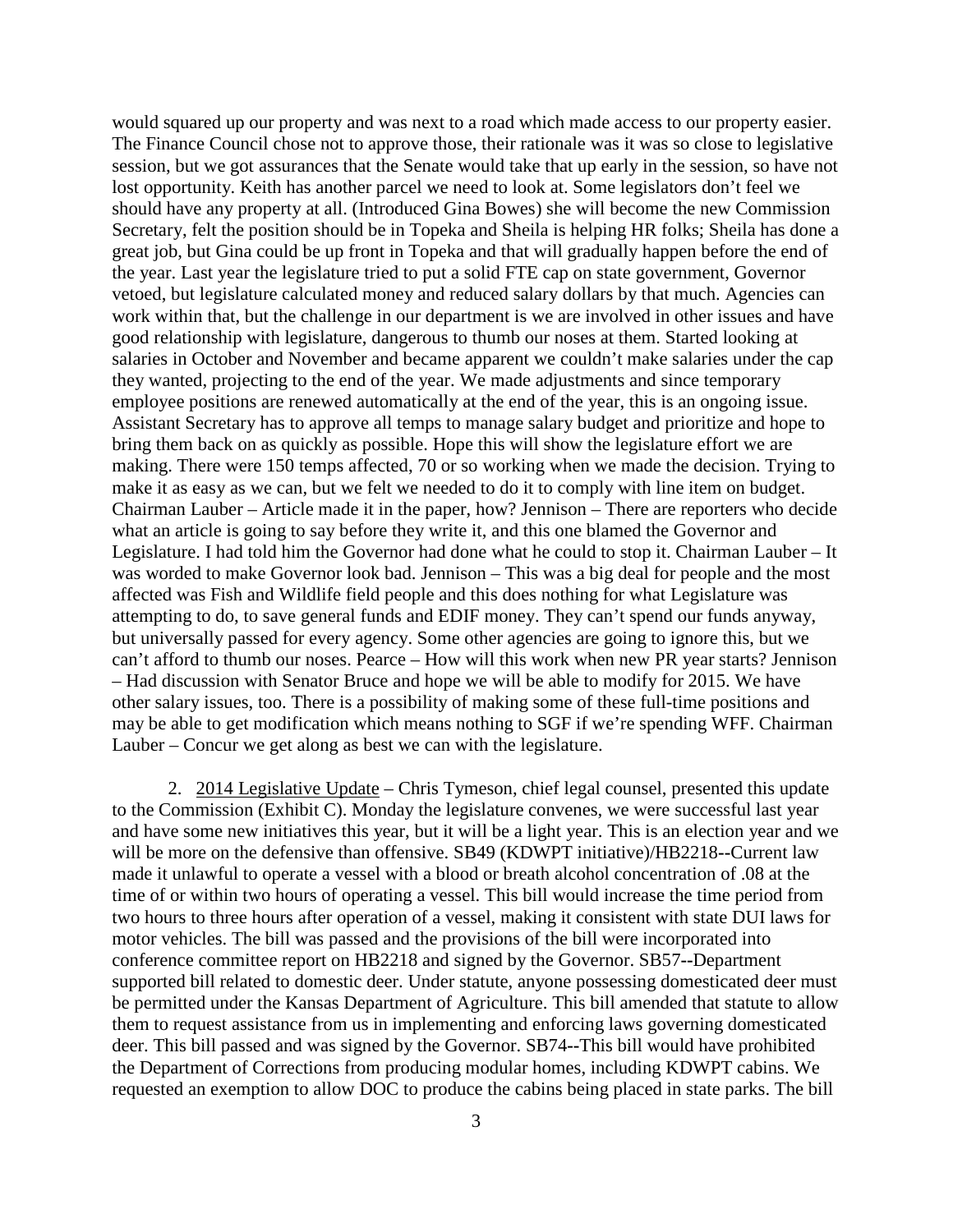was amended (under 1,000 square feet) to protect the cabin program, was passed and signed by the Governor. HB2244 (KDWPT initiative)/ SB 83**--**As introduced would have gradually reduced the percentage of appraised value used to assess property tax, was amended by subcommittee that reduced the percentage of assessed valuation slowly over a period of 6 years to 11.5 percent. The full committee then amended the substitute bill to reduce the percentage of value that watercraft are assessed at to 11.5 percent in 2014 and 5 percent in 2015 and thereafter. The provisions of this bill were then incorporated into the conference committee report on SB83, which was signed by the Governor. Senate Resolution 1711**--**This resolution opposed the blackfooted ferret programmatic harbor agreement and environmental assessment drafted by the U.S. Fish and Wildlife Service, which were reintroduced into Logan County in 2007. The resolution passed the Senate as amended. HB2030 (KDWPT initiative)**--**This bill allows the department to issue 10 "Wounded Warrior Deer Permits" to disabled veterans who sustained injuries in combat and have a service-connected disability of not less than 30 percent. The purpose of the bill is to accommodate last minute requests by the certain individuals for nonresident deer permits. The permits must still be paid in full. The bill passed and was signed by the Governor. HB2052**--**This bill created the crime of unlawful discharge of a firearm within or into the corporate limits of any city. However, it allows the discharge of a firearm to lawfully take wildlife, including nuisance wildlife, if approved by us and the governing body of the city. The bill was amended to include items from other firearm-related bills but still included original provisions related to unlawful discharge of a firearm in the city limits. The amended version passed the Senate and was signed by the Governor. Bills that did not pass in 2013: SB50 (KDWPT initiative)**--**This bill would require anyone born on or after Jan. 1, 1989 to complete an approved boater education course before operating a vessel without supervision. Current law exempts anyone 21 or older from education requirements. The bill was referred to the Senate Natural Resources Committee and had a hearing Jan. 24, 2013. SB94**--**This bill deals with certain crimes and punishments and amends the definition of a firearm to exempt antique firearms including matchlock, flintlock and percussion cap muzzleloaders, making it consistent with the federal definition of firearms. SB223**--**This bill would authorize use of a crossbow by all hunters during big game archery season and was referred to the Committee on Natural Resources. The department opposed this bill, it had a hearing scheduled but it was cancelled due to actions taken by the KDWPT Commission. HB2076**--**This bill would exempt any honorably discharged veteran who resides in Kansas and has a service connected disability equal to or greater than 30 percent from all hunting and fishing license/permit requirements and fees. The department opposed this bill. This bill had a hearing Jan. 29, 2013 and was tabled in committee on February 6, 2013. HB2362**--**This bill would amend provisions of the nongame and endangered species conservation act, specifically redefining critical habitat as it relates to a threatened and endangered species, as well as significantly changing how species are designated threatened or endangered in Kansas. The department opposed the bill, which was referred to the Committee on Agriculture and Natural Resources. This bill had a hearing on February 25 and saw no further action. There are a few other items we are hearing about; apprentice license pressure at national level to allow three times instead of just once; amendment to boating tax bill, a correction on federally documented vessels; land acquisition; and heard HSUS is pushing one on exotic animals. Jennison – What about regulations on cabins? Tymeson – Rules and Regulations questioning the need to raise electricity rates, overall cost has doubled over last 8 years, but we have not doubled fees; will be interesting year. Chairman Lauber – HSUS wants to talk about exotic animals? Tymeson – Several years ago they did one on lions, tigers and bears and whether or not people should have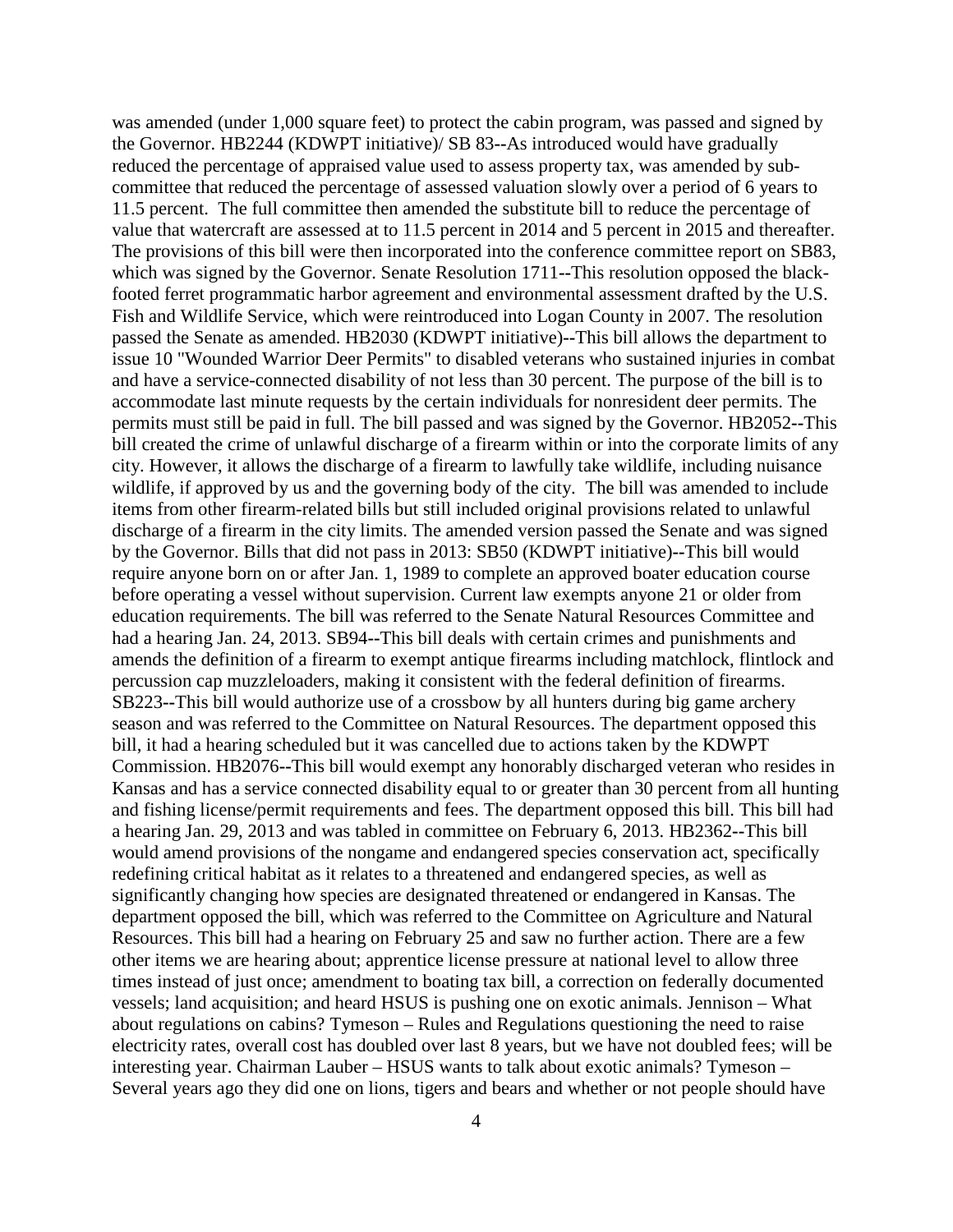them and they are proposing chimpanzees and monkeys; statute leans on locals, not us. Chairman Lauber – Compliance with Captive Wildlife Safety Act and there was supposed to be voluntary registration of animals? Tymeson – Animals are supposed to be registered locally, not fully analyzed this.

### **B. General Discussion**

1. National Wild Turkey Federation (NWTF) Presentation – Jared McJunkin, NWTF presented this to the Commission (Exhibit D). We have 2,100 chapters and almost quartermillion members nationwide; with 37 chapters and 3,400 members in Kansas. With your help NWTF has invested \$425 million conserving 17.25 million acres of upland habitat for turkeys and upland game species. We've been involved with Families Afield legislation and reducing barriers for youth and others to get out in the field. NWTF is also big supporter of 4-H Shooting Sports and the National Archery in the Schools program. We've had a longstanding partnership with you and you have some members on our technical committee, which decides how funds are spent in the state. Since 1985, \$3.6 million has been spent in Kansas alone, improving more than 43,755 acres and improving access to more than 55,000 acres through WIHA. NWTF has provided \$164,000 in support for 61 restoration projects, more than \$48,000 for Spring WIHA, \$28,000 toward 15 equipment purchases and \$183,000 for wild turkey research. NWTF has been successful every year but one in drawing Commissioner permit and have been able to put \$72,400 on the ground. We have committed \$20,000 (\$10,000 for 2014) toward the Tuttle Creek land acquisition Secretary Jennison spoke about and \$10,000 for first year of pheasant initiative. New NWTF initiative is "Save the habitat. Save the hunt." With goal to improve 4 million acres of critical upland habitat and increasing hunting access to 500,000 acres and creating 1.5 million new hunters in next 10 years. Over past year we've worked with KDWPT to work on focal landscapes (forest, grassland and streamside area quality). We have strong track record as an organization and we do what we say we are going to do. (McJunkin presented "check" for funds received from Commissioner Permit tag sales and spoke about programs the money will be spent on.)

2. Commissioner Permit Update and Drawing – Keith Sexson, assistant secretary, presented this report to the Commission (Exhibit E). We will draw for permits when this is over, but I'll give a program update first. This is ninth year we have held drawing for Commission Big Game Permits since that first drawing in 2006. There can be one elk, one antelope or up to seven deer permits issued with a limit of seven total permits. In eight years, have had \$318,000 go into conservation projects. Organizations are doing a good job of marketing those permits; the elk permit in 2006 went for \$23,000, but we haven't had one of those since. Elk permits generally range from \$8,000 to \$10,000, and deer permits can vary from \$2,500 to \$6,000. Last year all permits sold in the \$6,000 range. Deer permits are available for residents or nonresidents, good for either species, antlered or antlerless and anywhere in the state during open deer seasons, a choice permit. It is the only permit that would allow a nonresident the opportunity to hunt mule deer with a rifle. It has been a well-run program and projects that have come in from our partners have been worthy. Mike Miller – There are 99 eligible applications. Drawing Winners (Exhibit F):

Commissioner Don Budd –  $(1)$  – #94 – Friends of NRA Tri Valley Kansas chapter (deer) Commissioner Tom Dill –  $(2)$  – #75 – Quail and Upland Wildlife Federation, Inc. (deer)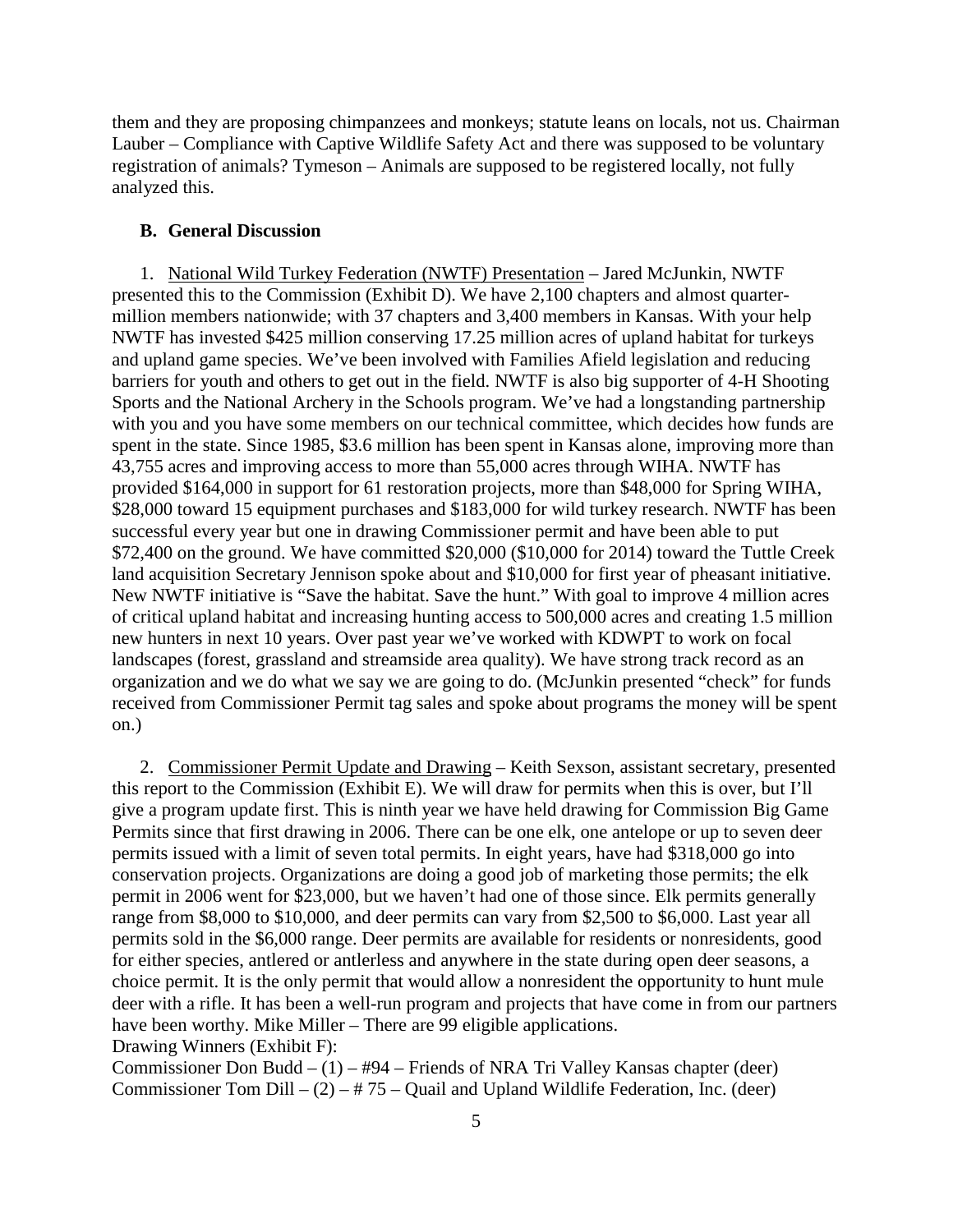Commissioner Randy Doll – (3) – #91 – Friends of NRA Sunflower chapter #30 (deer) Chairman Gerald Lauber –  $(4)$  – #61 – Quail and Upland Wildlife Federation Kaw Valley chapter (deer)

Commissioner Gary Hayzlett – (5) – #86 – Friends of NRA South Central Kansas - Pratt chapter (deer)

Commissioner Roger Marshall – (6) – #54 – Rocky Mountain Elk Foundation Traveling Committee (elk)

Commissioner Gerald Lauber drew for Robert Wilson – (7) – #57 – Ducks Unlimited Cloud County chapter ( $1<sup>st</sup>$  choice elk,  $2<sup>nd</sup>$  choice deer – awarded deer)

Pearce – Once drawn they can not apply for two more years? Miller – Three years. Pearce - Do you know what the success rate has been? I know the elk permit has not been filled in three years. Sexson – No.

3. Tourism Briefing – Linda Craghead, Assistant Secretary of Tourism and Parks, presented this update to the Commission (Exhibit G). We have quite a bit going on; started transition three years ago. Currently lost Director of Tourism and that position will not be filled at this time. We'll take this opportunity to work with team we currently have and be sure we are working on administrative and Governor's initiatives. I have been pleased with response from staff and look forward to what future has to hold. Feel it is important for legislative team to understand Tourism with respect to economic development in the state. One thing we are implementing, starting Tuesday, are Tuesday's Tourism Tidbits, an e-blast going to legislature and administration to talk about all aspects of Tourism which may not have been understood fully in the past. Began Tourism road show last week, have employees in Texas, some leaving today for Omaha, Denver next week and Chicago shortly after that and wrap up with Pheasant Fest in Milwaukee, Wisconsin Valentine's Day weekend. Have new outdoor guide and visitors guides out. Recently formed partnership with Kansas Turnpike Authority to distribute these guides. State parks continue to work diligently on reviewing their business strategies. We got great response on first day hikes held in five parks on January 1, and were pleased with participation we had. State park passports are on sale when you go in to renew your vehicle tags, results were good for first year; sold 60,470; hope to see that grow. Some counties exceeded expectations in percentage of sales: Norton 18.1 percent of population, Scott 17.57 percent, and Rooks 13.71 percent. Johnson County had greatest number sold, but would like to see their percentage go up. Dependent on partnership with county tag offices to get the word out and sell those passports. Every county sold some.

#### *break*

4. Public Land Regulations – Brad Simpson, public lands section chief, presented this report to the Commission (Exhibit H). We propose to remove some toxic shot areas and move to non-toxic shot areas; move Perry WA, except Kyle marsh area to no gasoline engine powered boats; and move Smoky Hill WA and Wilson WA in Region 1 to a September 1 close. Commissioner Marshall – How did the season go this year since we changed the sunflower shooting for turtle doves from lead to steel this fall? Simpson – Most comments I received was availability of dove loads for non-toxic shot. Most comments were favorable, some didn't know it had changed until they went out to hunt dove opener, so that was an issue. We had a few comments on higher cost of shot. Commissioner Marshall – Michael, any comments? Pearce –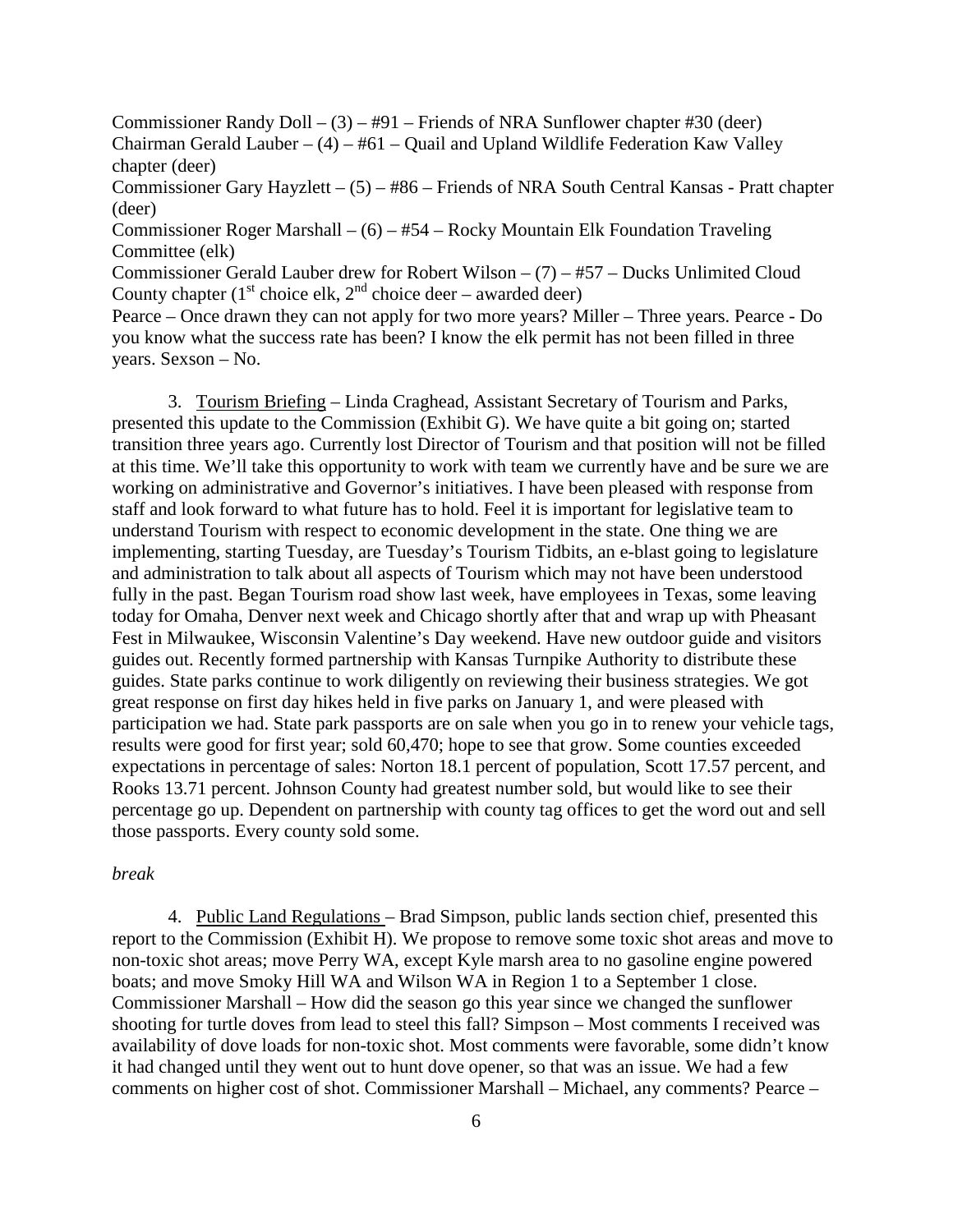Complaints from guys in Fall River area, but they knew it was coming and stocked up on shot. Commissioner Marshall – Good hunts? Simpson – Good in Region 2, Region 5 harvest was down a little primarily due to drought and some flooding. About 5,000 hunters harvested about 18,000 doves on those fields. Commissioner Marshall – That sounds successful. Commissioner Budd – Changes on the boats at Perry WA? Simpson – Current regulations prohibits motorized boats on all the wetlands except Kyle Marsh, what we are going to do is allow electric motors instead of just prohibiting all boaters completely. Commissioner Budd – Are those marshes 18 inch water marshes? Simpson – Yes.

5. Kansas Threatened and Endangered Species Five-year Review of Lists – Ed Miller, wildlife biologist, presented this report to the Commission (Exhibit I). We're in the midst of fiveyear review of Kansas threatened and endangered species. KDWPT is given authority to create and maintain Kansas list of threatened or endangered species (T&E) and species-in-need-ofconservation (SINC) via the Nongame and Endangered Species Act of 1975. Last time we did this in 2009, we removed bald eagle and peregrine falcon from our state list and we added two fish and a snail to the threatened list. Endangered is considered the most critical step, followed by threatened and SINC. Currently, there are 24 species listed as endangered and 36 as threatened, including 12 species that are federally listed. We have a T&E Task Committee of seven members that makes recommendations on biological status using current scientific information from surveys and research; not economic, political or social factors. Committee reviews submitted petitions and makes recommendations if substantial biological evidence is met to warrant a full review. Following the evaluation of all submitted petitions and input from the Secretary, the following list of species is recommended for review at this time: silverband shiner, chestnut lamprey, many-ribbed salamander, spring peeper, redbelly snake, smooth earth snake, longnose snake, Eskimo curlew and black-capped vireo. All nine of these species have been petitioned for removal from the threatened or endangered list. One species, the northern longeared bat has been petitioned for listing as threatened due to disease problems in bat community. Also, while we are doing this we will do housekeeping to check the common and scientific names of all listed species are updated if those name changes are accepted by the scientific community. The next steps in the process include: 1) Publication in Kansas Register followed by a 90-day public comment period; 2) Informational presentations and information posted on website; 3) Expert evaluation and scoring sheet of status with numerical ratings; 4) Literature reviews; 5) Notifications to surrounding states and tribes; 6) Final recommendations provided to Secretary from the T&E Task Committee prior to June meeting; and 7) Commission votes on proposed changes to the current lists following Public Hearing. More detail at March meeting in Topeka. Chairman Lauber – The chestnut lamprey, for instance, moving from threatened to no status; can we assume it numbers are greater, is that the index used to determine if they need to change? Miller – Most of these species were petitioned because they are not viable in Kansas anymore, viable means shows some reproduction in the state. Some of these species were put on back in 1978 when there were few records. Our definition of endangered is it must be a viable population in Kansas. Chairman Lauber – So the species can die out and be removed? Miller – That's true, that will be the case in some of these species. We are required to create recovery plans for our species and those are costly and it doesn't make sense to contract someone to make recovery plans on something that is no longer viable in the state. Chairman Lauber – Wondered if you could down grade backwards from endangered to threatened to SINC or just not efficient to monitor anymore? Miller – Correct. Chairman Lauber - Are all of these species indigenous to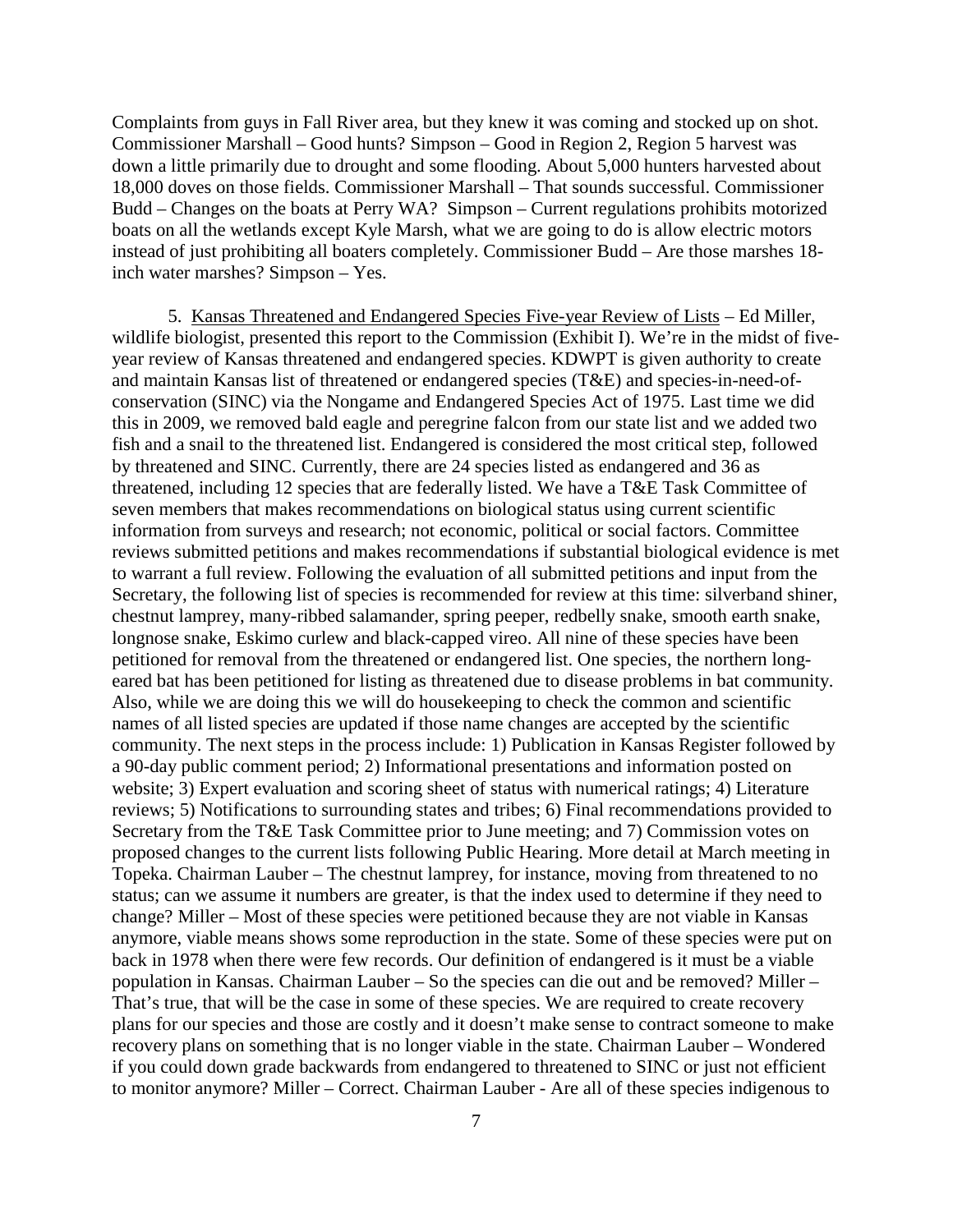Kansas? Miller – For all of these species, there are some records from 30 to 40 years ago or longer. Another thing to keep in mind is we are supposed to consider foreseeable future. Some years ago, early task force decided 35 years would be a good length of time and some of these species we haven't had records on for 35 years or more. Commissioner Marshall – Between now and when we vote on this could we get more explanation of why each of these is being removed, because not viable or why? Miller – I will prepare that for briefing notes of next meeting. Commissioner Doll – Some of these are being moved because no population? Miller – Yes, and some being moved because things have gotten better, for instance spring peeper is a small frog in eastern Kansas and survey work shows they are improving in numbers plus many wetlands have been developed through NRCS in some of those counties which we feel made the habitat better for them and pushed them over the threshold from threatened into SINC. Proof is the onus of the task committee to prove petition is warranted. Chairman Lauber – A few years ago Syracuse, Kansas was wanting to have a sand recreation park, was that the longnose snake holding up that project? Miller – It probably was in that instance, but I am not positive on that. Commissioner Budd – Explain difference between endangered, threatened and SINC? Miller – Endangered is the most extreme, by definition it is any species of wildlife whose continued existence as a viable species of flora or fauna of the state is determined to be in jeopardy; followed by threatened, which is any species of wildlife which appears likely within the foreseeable future to become an endangered species. Commissioner Budd – All three of those categories, if someone were to go in and disturb potential habitat for any of these would there be mitigation the department required? Miller – Not for SINC.

6. Lesser Prairie Chicken Federal Listing Update - Keith Sexson, Assistant Secretary, presented this report to the Commission (Exhibit J). Won't have ultimate news until March 30, but since our last report to the Commission we submitted the rangewide plan on September 17 to U.S. Fish and Wildlife Service (USFWS) for consideration and endorsement. On letter dated October 23 to the five states, we did get that endorsement, which was a milestone for us. We had worked to cover many of the concerns relative to the threats posed in the request for listing of the Lesser Prairie Chicken (LPC). Since that time the USFWS has developed a 4(d) rule for addressing conservation of the LPC, should it be listed as threatened. That is currently in the Federal Register and out for public review and that remains open for public comment through January 10, 2014. This current version of the RWP is tied to the 4(d) rule, however the 4(d) rule only come in to effect if the species is listed. Other actions that have occurred include: 1) Held a range-wide training of wildlife agency field staff in November in Dodge City. Approximately 70 employees from the five states in attendance and they will all be able to work on impacts and deliver the landowner conservation plans. 2) An industry enrollment seminar was held in December in Amarillo, Texas, targeting wind, oil and gas companies. Now we need to get industry and landowners to enroll under the plan. We should have legal documents next week for this enrollment process; the reason that is important is when we get the certificates of participation signed by industry and landowners then we begin to show USFWS there is interest out there and the more acreage the better it is going to look for the record when they go to make their final decision on listing. 3) First meeting of the Lesser Prairie Chicken Initiative Council, part of our business plan, was held in Wichita October 30 – November 1, 2013. This Council is comprised of directors from the five LPC states and one at large WAFWA director and is governing body for implementation of the plan. 4) Nominations for the Lesser Prairie Chicken Advisory Committee are in process, 17 members representing industry, agriculture/landowners,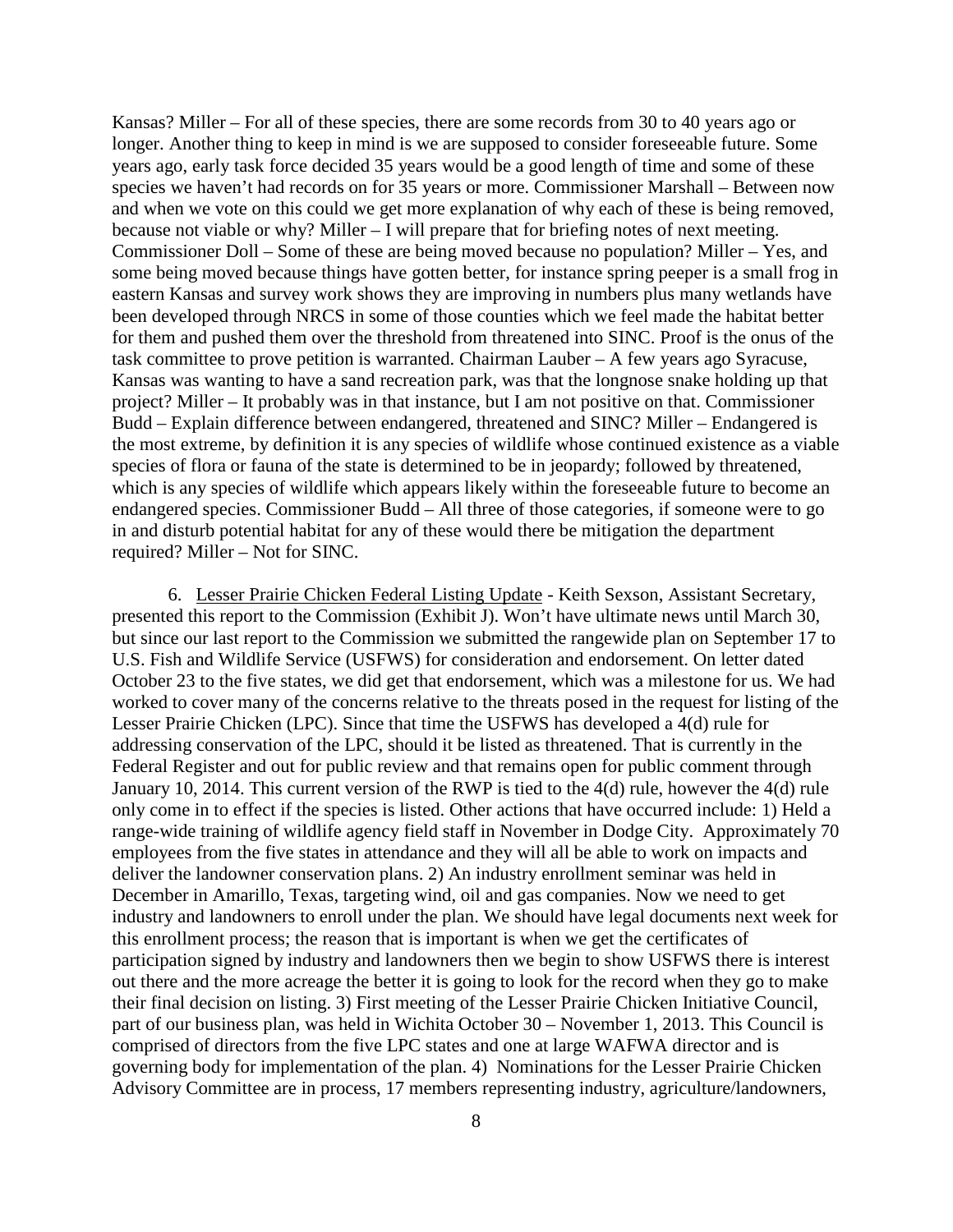non-governmental conservation organizations, state fish and wildlife agencies, USDA and USFWS, and local government. Nominations open for another week or two. 5) A proposed Candidate Conservation Agreement with Assurances (CCAA) covering oil/gas industry, put together by USFWS and paid for by oil and gas industry, has been published in the Federal Register and parallels the language in the Certificates of Participation contained within the RWP and is open for comment until January 17. The CCAA approach was at the request of oil/gas companies who are looking to the wildlife agencies, those with the expertise, to assist them with their planning and development to reduce impacts to the species. 6) A briefing trip to Washington D.C. resulted in a request from American Wind Energy Association to present to their group specific examples of how the RWP works for wind development; they sent scenarios for Jim Pitman to work on and he is doing that. The Association Rural Electrical Cooperatives requested a webinar for their members and we are in the process of putting that together. Met with national cattlemen's group has they have asked for a presentation at their national convention in February and the National Association of Conservation Districts has asked for a poster presentation at their annual meeting, which we are unsure if we will do. Jim and I attended state meeting of Association of Conservation Districts, had a nice turnout and a seminar that we put together for that group. Legal documents are locked down and we are ready to start to enroll, however not in a position to enroll landowners until we have some funding base to support conservation measures we would be asking them to sign up for. One of the first groups we are staging is industry, particularly oil and gas so they are poised to come on with millions of acres they have leased within the prairie chicken range and to pay enrollment fees. With those fees we will have the funding base to go back out and write agreements with the landowners for delivery of conservation measures on the landscape. We were at a meeting in Corpus Christi and had an opportunity to meet with the director of USFWS to cover some of these things and status of planning process. We think we have a good chance of getting warranted but precluded from listing status. We have put together a plan that doesn't leave much out on what needs to be addressed for their consideration. Drought came at worst time in terms of considering LPC status. The 2012 survey estimated 34,000 to 37,000 birds and 2013 survey showed 17,000 birds, which caused us problems because those inclined to list this bird suggested it ought to move from threatened list to endangered list. Jim and his colleagues have done a really good job in coming back to the table and explaining the dynamics of upland bird populations and the impacts drought has on those populations. Historically we know we have had lows and the birds bounced back and same thing is true for quail and pheasants that are affected by these types of weather conditions. In review and comment we have come back with science documentation that would address this concern for declines in LPC because of the drought and the fact that they may never return, so that is one of the factors handed to us that we needed to address. We feel that we have cover conditions this year that are better than we have seen in the last couple of years in LPC range so we feel like spring production could send us in the positive direction. When we do 2014 survey this spring, which is going to be before we have produced anything out there, we hope survey shows a stable population, hopefully rebound will show up on 2015 survey. As we have worked through this, over the last two to two and a half years, I am proud of the five states that have worked together on this plan and it amazes me that we have stuck together and produced a document that is probably unprecedented in presenting to USFWS on petitioning for this animal. But, we still have folks out there who have convinced themselves that this bird is destined to be listed so why bother. The five states have been firm in our message that if this plan doesn't play an important role in making a not warranted decision than I'm not sure there is anything we can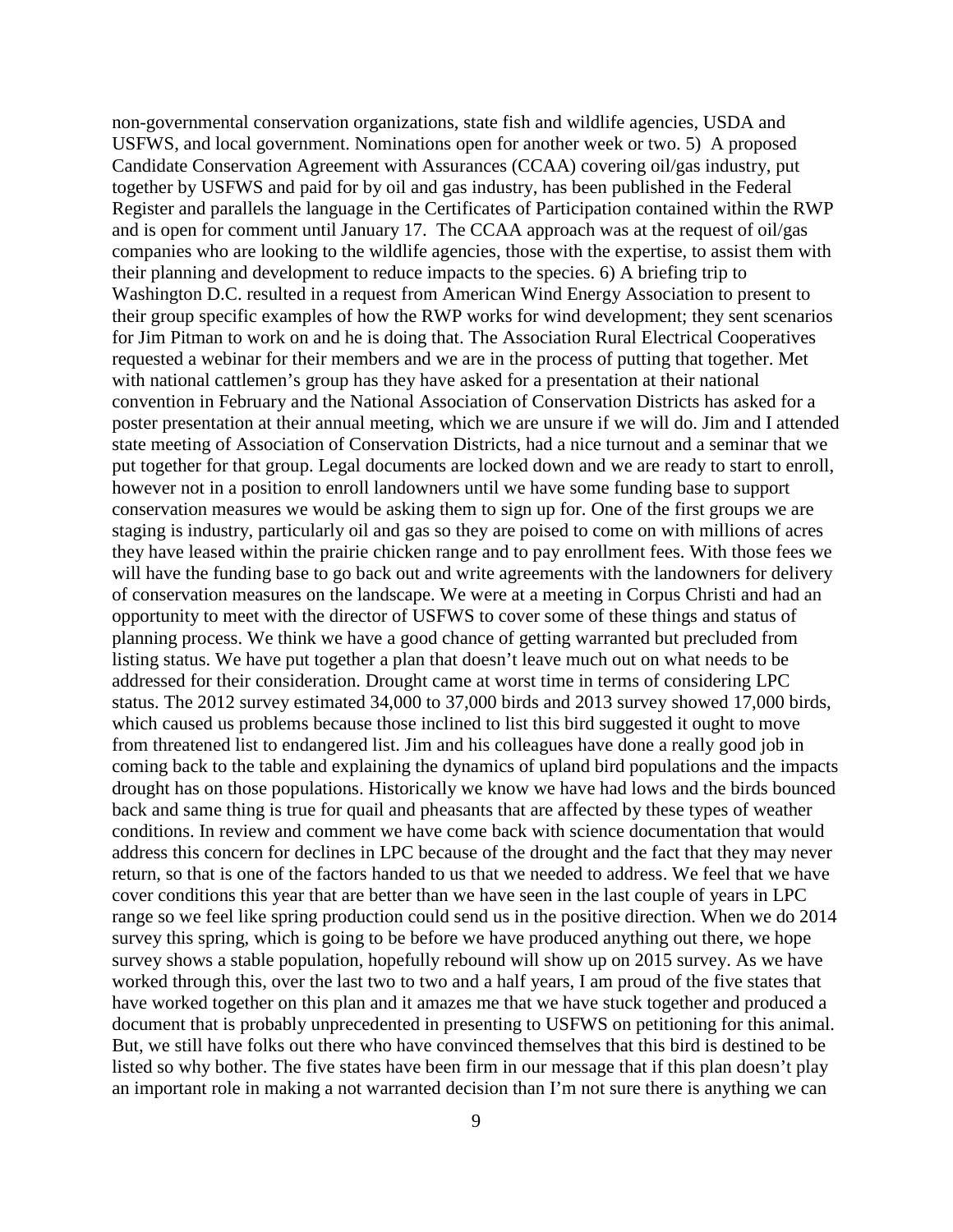do or present to USFWS that would ever make a difference. We understand there are a lot of factors that the USFWS considers and they might find for threatened and if they do we feel like we have the plan, a document that can be flipped and become a recovery plan for LPC. The importance here is so many times with these species they go on the TSA list and they sit there and we back off because it is the USFWS responsibility now, but we are committed to the fact that if it is listed our plan becomes the recovery plan and we follow through with what is in that plan; working with the impacters in terms of what they have to pay for the impacts they do on the landscape and with the landowners to implement those conservation practices; we have covered both scenarios. We still have to deliver this plan and bring that population back to what we established, 67,000 birds on 10-year average. This has been a wakeup call for the states to look at species within their states, particularly sage grouse. Chairman Lauber – Do we have an active proponent who is working to offset the five states' efforts? Sexson – Petitioners came forward and through some litigation the USFWS had to take these species on. There are 250 species sitting on the list, and judges determined USFWS had to work on the species. Petitioners said if they worked on certain species they wouldn't petition any more species until list was cleaned up, so LPC came out of that list and had to be dealt with by end of 2014. Nobody right now is firing directly at us, but they may be working behind the scenes. There are other efforts going on, the Environmental Defense Fund and Natural Resource Solutions, who have been working with a select group of oil and gas to develop a habitat conservation plan, which is submitted to USFWS and when it comes out it will go out for public comment, as well. Pearce – You said there was a goal of 67,000 birds is that for state of Kansas or rangewide? Sexson – Rangewide and it is important to realize that is a 10-year average. Pearce – Annual production survey was done before? Pitman – Won't see benefit of good production until 2015. Pearce – How many LPC harvested in 2012/2013? Pitman – 150 to 200 birds.

#### **C. Workshop Session**

1. Antelope and Elk 25-Series Regulations - Matt Peek, wildlife biologist, presented this report to the Commission (Exhibit K). At last meeting we expressed concern about status of pronghorn in short grass prairie because of drought issues. Concerned with substantial increases in archery hunting because of unlimited permits and the fact they could use crossbows because their success rates were substantially higher than traditional archery equipment. Sometimes crossbow success rate is over 20 percent, which is significant archery harvest compared to other permit types. Pearce - How many crossbows in 2012, was it 12? Peek – Yes, but that was only limited to youth and hunters 55 or older. Despite these concerns, preliminary analysis of 2013 data does not indicate a need for changes in season structure at this time, though additional analyses will be conducted. Firearm and muzzleloader permit allocations will be determined following winter aerial surveys.

Elk – No change from last commission meeting (Exhibit L). Current harvest season, been great season on Fort Riley, nine of the 11 any-elk permits were filled and seven of the 15 antlerless permits were filled; plus there was an additional bull taken illegally. Of the landowner permits, success rates have not been so good, one antlered bull and one antlerless elk. Our season structure, season dates and permit types have been stable for last few years and don't anticipate any changes. Based on these success rates, we would expect permit allocations to remain the same and will finalize permit numbers in Unit 2 (Fort Riley) before next meeting; Unit 3 is unlimited. Commissioner Budd -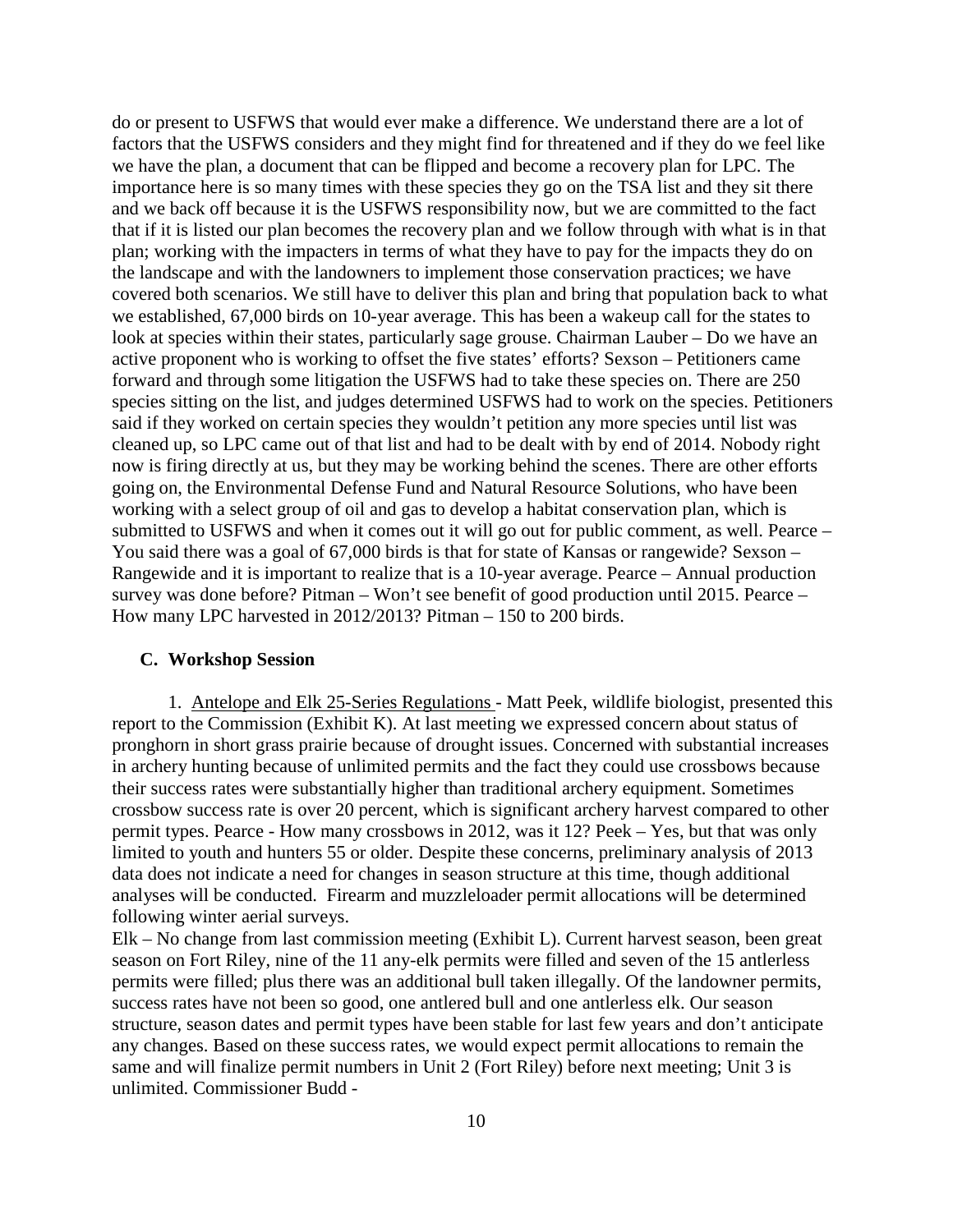Can Commissioner tag for elk be used on Fort Riley? Peek – Yes. Commissioner Budd – Same requirements as hunting on Fort Riley? Peek – Yes. Chairman Lauber – But the Commissioner permit does not count toward your once-in-a-lifetime? Peek – Correct, the same individual has had it for several years. Pearce – Have you seen enough photos to get a feel for quality of the elk? Peek – No I haven't. I normally do get photos, but not seen very many this year. Chairman Lauber – Had caller wanting to know if we had verified another bear in northcentral Kansas, is that so? Peek – Yes, there were trail camera pictures with a black bear. It is surprising this time of year and at that location. Have seen black bear around Elkhart in Morton County and had report in that area a year ago that we were unable to confirm, but we have been getting reports of Arizona bears from surrounding states. Pearce – Confirmed bear in northcentral Kansas? Peek – We've seen pictures and biologist has been in touch with the individual who got the pictures.

2. Deer 25-Series Regulations - Lloyd Fox, big game research biologist, presented this report to the Commission (Exhibit M). KAR 115-25-9 is an exempt regulation that must be reviewed and passed each year to establish the deer hunting season dates for the following year. Currently looking at whitetail deer numbers. Had an interesting meeting last night in Elkhart about deer situation around Cimarron National Grassland, and we're receiving a large number of comments about this deer herd. We are reviewing our data and will be looking at Unit 18 on possibly excluding whitetail antlerless-only permits on the Grassland and eliminating extended seasons in that area. We will be meeting with the Forest Service as well as our out staff. We are looking at information we have collected in determining how we will handle antlerless permits next year. This regulation sets the season dates, which is the same structure of season dates as last year. This includes pre-rut season mandated by legislature, our second year and we will get some information back on that the end of January when we do our harvest survey. The information we have about that season is that was used by very few people. Commissioner Budd – How many nonresident firearms tags did we sell last year? Fox – About 25,000 all together nonresident permits; last year sold 6,516 nonresident antlerless whitetail, this year 6,405. Commissioner Budd – Are all nonresident tags the same price? Fox – Yes they are, with the exception of permits that would include the mule deer stamp, which is \$100 more. Commissioner Budd – How much is a nonresident tag? Fox - \$315, a \$20 application fee and additional fees for preferred system, \$2.50. Commissioner Budd – How many total resident permits sold? Fox – As of December 17, 2012 had 219,686 and in 2013 228,238. Commissioner Budd – How much is a resident deer tag? Fox – As a rule, \$32.50 and half price for landowner and youth. Commissioner Budd – Do you feel our deer herd is stabilized across the state? In sheer numbers larger or smaller than the past? Fox – Slightly down from what it was two years ago and according to figures we have from last year, slightly up from where it was last year (was down 4- to 5 percent). If you look at presentation I gave last night at Elkhart where I looked at information I have been collecting using distance sampling technique, we have about 650,000 deer in the state and the overall trend over the last 10 years is a slightly increasing population; down from two years ago and bounced back this year. Commissioner Budd – Do you feel quality of deer herd, compared to two years ago, is better or worse? Fox – This will generate controversy even mentioning this, but hunters are very concerned about that issue. I showed Michael Pearce the results of the spotlight survey; we run 3-5 nights in each one of our deer management units on private land and about the same amount of effort on public land and this year our employees classified 6,542 deer. To put that into perspective, we are taking 90,000 to 95,000 deer per year; 7 or 8 percent of what the harvest will be, so substantial effort, but never good enough with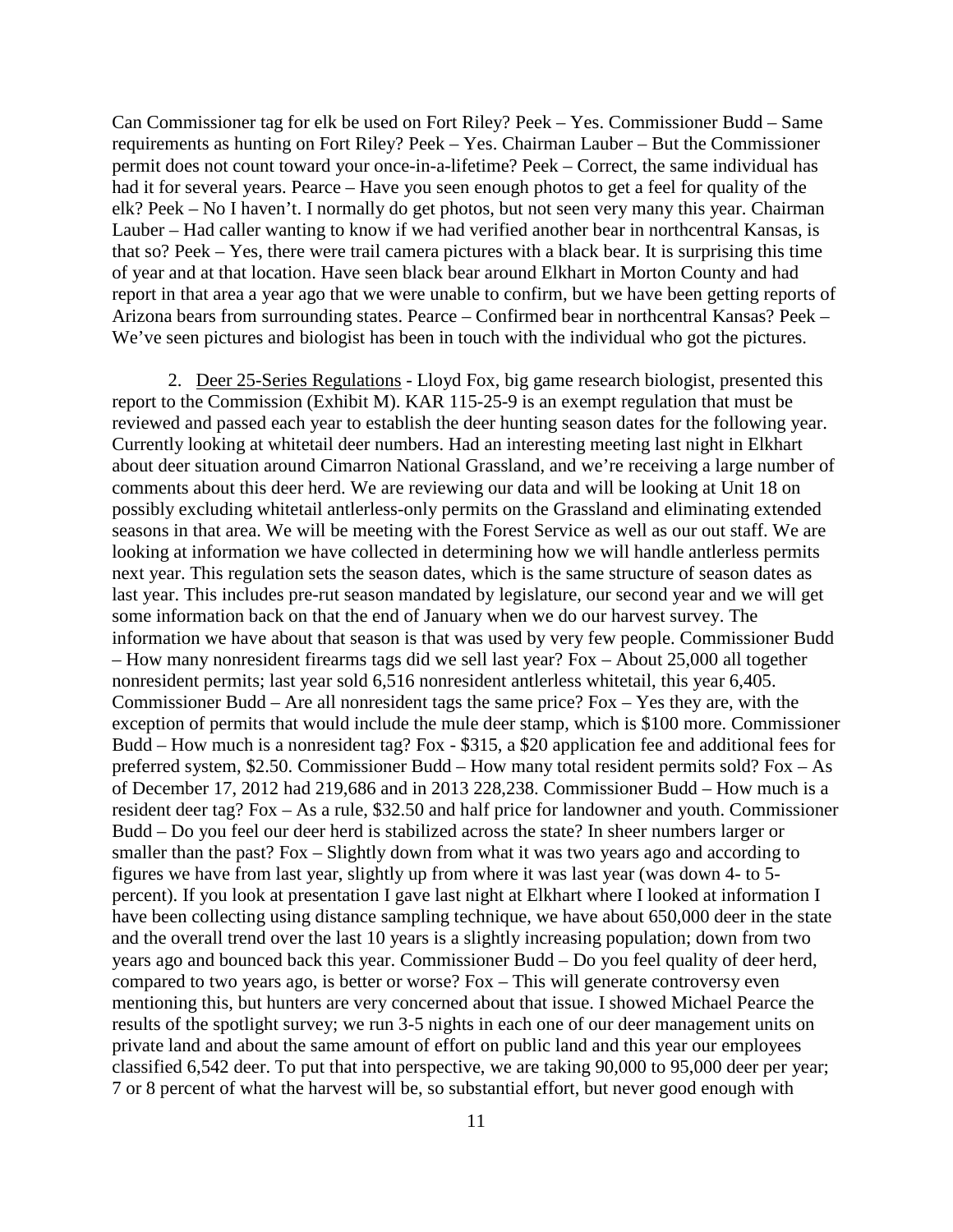hunters, landowners or whoever has a controversy with us. Commissioner Budd – Do you feel like letting 25,000 nonresident hunters who come to Kansas to hunt deer is damaging the quality of the deer herd or numbers? Fox – No, I do not. I was going to give you a classification of the deer that our employees classify; of those 6,500 deer: 695 adult bucks 2½ years old and older; 254 yearling bucks, only 26.8 percent of the population of antlered deer; all together, back to 2005 for every 100 does we classify 33 antlered deer which is a pretty outstanding quality of the deer herd. We've had some concerns about fawn production because during drought periods we can have increased mortality on fawns. Through this long period of time we have been using this technique we have seen about 60, 65 or 70 fawns per 100 does, with that dropping into the 55 range the last three years, down due to drought, but it's not devastating. It can be low in particular area, but on statewide basis our deer herd is in very good shape. One of the things I am concerned about, years ago hunters had a much larger area than an individual hunter would use and they were able to spread their hunting pressure out, now they are focused on a smaller area where they have permission to hunt. We know these are matriarchal systems of deer and that if individuals in a particular area hunt their herd too heavily they are going to see substantially less deer as a result of their own hunting pressure. I think that can be a significant part of why we have hunters telling us they are not seeing the deer they saw in the past, but what they don't see the bigger picture of deer management unit or statewide. Commissioner Budd – Are you proposing anything for upcoming season to increase nonresident permits? Fox – Possibly, that has not been determined; I think there are parts of the state where that could be done and other parts where we might cut back. We have not gone through the system with our staff and the reviewed the information we have to make that final decision. Commissioner Budd – Based on the numbers you gave me, 25,000 nonresident permits at \$335 plus fees is about \$8.5 million just in permit fees and doesn't include tourism dollars. The residents is about 228,000 for about \$7.4 million. There are a lot of myths out there, but what we are doing by bringing in these nonresidents to a great state with a great deer herd, may be taking some bigger bucks, but are paying to do that and do we increase the numbers; Lloyd will tell us what is best for that. If this is just about keeping someone out to keep it for the people of the state of Kansas I don't think that is what we are all about, that is my opinion. You are doing a great job, every time you give a report you have the facts and figures. Chairman Lauber – I think due to the economic resources nonresidents have available that 25,000 probably harvest the greater share of pounds of antlers per year harvested. In most cases they have more land and more opportunity, which they have paid for; and I don't think we can shut off nonresident permits as we can see 14 percent of the permits bring in more than half of the revenue, but there are a tremendous amount of constituents in the state who are holding deep resentment to this because of the amount of acreage available to the average person is declining. Don't think it has a long-term effect on the population, more social issue and no question that it is profitable and enables us to do what we have to do, but we do have to balance it against the vast majority of people who are resentful. Commissioner Dill – I think the points as you stated are correct in that areas are more concentrated and don't have ability to go as many places, but do we post some of this statistical information on the website? Fox – I do not, I need a hand from some of our IT people to do that. Commissioner Dill – Do that as historical perspective for future years. We get calls all the time on that and could refer them to the website to look at statistical information and that might be helpful. Commissioner Budd – That was my point, I didn't know what the numbers really were until Lloyd told me. All the surrounding states afford us the luxury of going to hunt big game in their states and I don't think we should limit people from coming to Kansas. Chairman Lauber – I think the current level of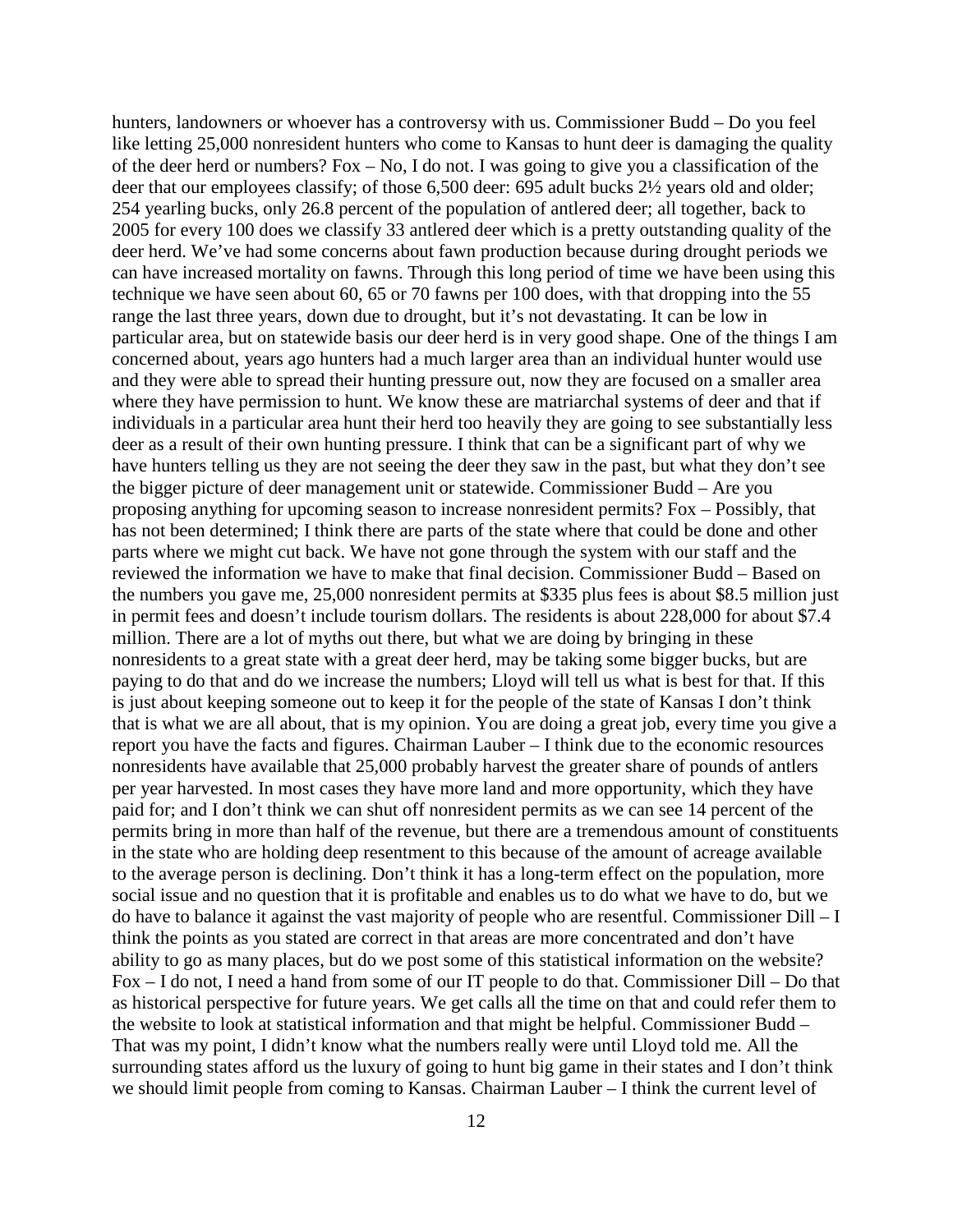permits we have satisfied demand, to get rid of permits we have to do a second leftover drawing except for the insatiable area around Medicine Lodge where no one can find a place to hunt a squirrel. Would you agree? Fox – With the exception of some areas in deer management units 1, 2 and 3, I would agree with you. Overall, on statewide basis we have more nonresident permits than we have applicants, but we do have high demand for nonresident permits in some areas, higher than allocation at this time. One of the considerations for nonresident permits is landowner desires and we redid our landowner survey and that is broken down by 19 DMUs and in areas with higher deer damage complaints you have higher desire by those landowners to have nonresident hunters. We need to take a look at that and re-examine those numbers within our staff and decide if we want to change some of those units, increase some and decrease some; part of our job to reweight those issues every year. Commissioner Budd – I think the bigger issue, more than deer or deer tags, is people are resentful that they can't hunt the same place as their grandfather or father because farmer has found new revenue source by leasing the ground. I don't know that we will ever be able to control that financial climate, just a sign of the times. Chairman Lauber – We are not going to be able to stop it and we can't put things back the way they used to be. Met nonresident demand and to push for more would be perceived as being disloyal to the common man and would create more resentment. Need to educate and let them know the percentage of nonresidents is very small. Commissioner Budd – I am not promoting more tags, I am promoting the state of Kansas as a tourism destination. We have a great state for the outdoors and states around us have very liberal regulations. Donges – On early season deer antlerless season, I ran across a lot of individuals who didn't even know it was taking place. Did you say you have harvest numbers this year? Fox – Not this year, our survey won't go out until after January 31, the last hunting day. Donges – Hunter reports came out in Missouri and they said they have had the lowest hunter harvest in the last 20 years. Andrew Woolley, student at Kansas State University – Question on firearm season, talking to a lot of people and there is discontent as to when it occurs, a lot of people propose we move it to Thanksgiving season, however I have heard talk from archers that they don't like that and potential for overharvest. Has it been considered moving season to Christmas season, seven days before and six days after, December 18-31? That might make it more convenient for hunters while putting less pressure on deer population. Has that been considered? Chairman Lauber – It has been considered, one of the first Commission meetings I attended I requested changing a longstanding opening day and it was the biggest mistake I ever made. That is probably perceived as a little too late and it is very complicated to change a traditional opening season and you can hear arguments for and against; did not get a lot of traction when discussed before. Commissioner Marshall – What season? Woolley – Firearm season for antlered deer. Commissioner Marshall – As opposed to moving antlerless season from January to December. Woolley – That may be a more popular idea. Tyler Osborn – On two-day rifle season during the middle of October, wasn't aware of it; understand a two-year thing and we are in first year and going into second year. What was the reasoning behind that? Chairman Lauber – It was a legislative mandate. Osborn – Will that come back after this year and be implemented again and again? Fox – It was a legislative mandate and there is a substantial amount of interest in that type of approach on a nationwide basis from individuals who want to see a number of antlerless deer removed, and before they take food that is available for the rest of the deer herd. The thought is it allows the rest of the deer herd to go into winter in better condition; makes a better combination of buck to doe ratio in the mating system. There are a whole lot of different ideas, but none of this has been proven; also removing does earlier in the year results in a higher orphan rate in fawns and in some cases that has been disproved to be an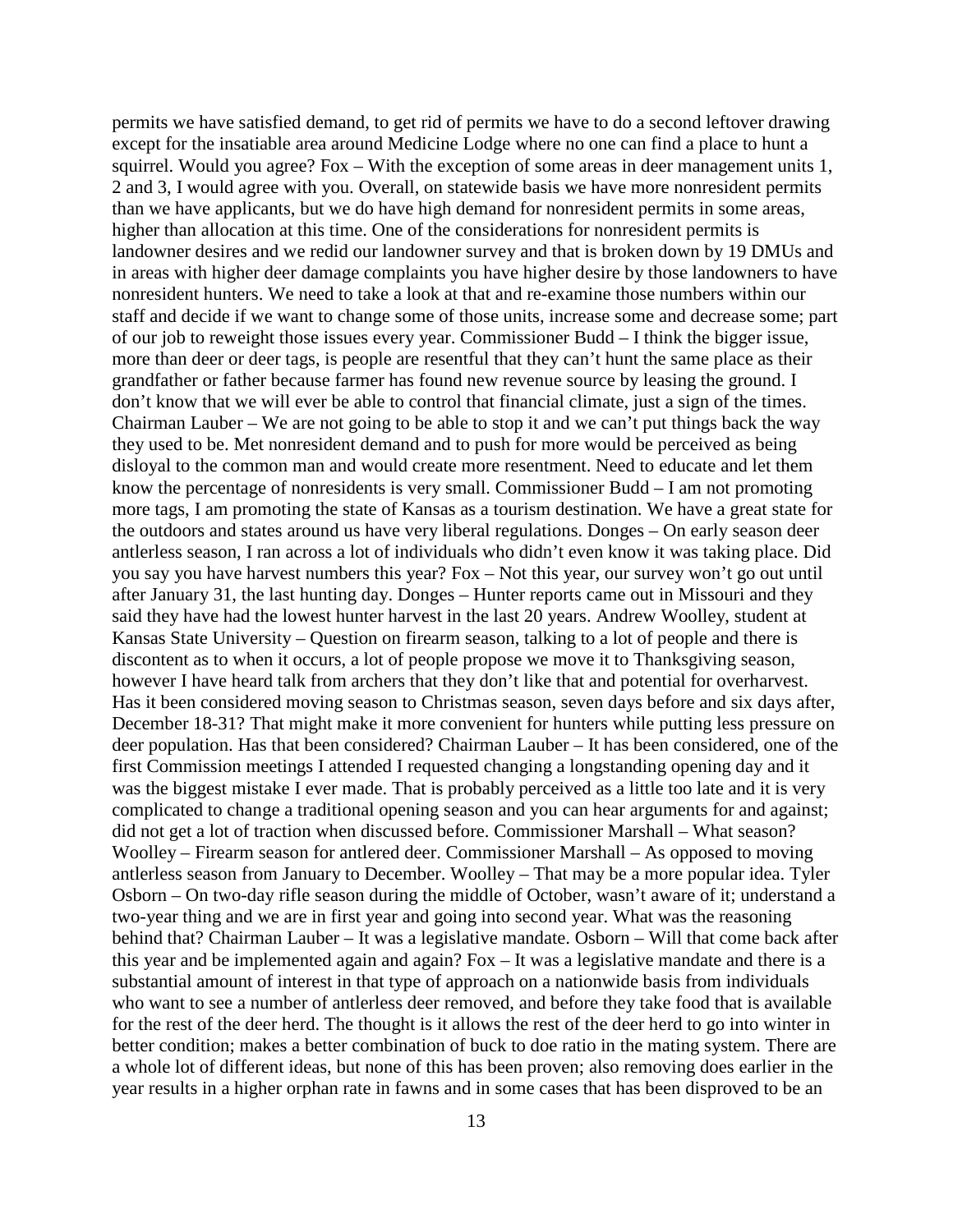increase in mortality rate, but this is a very social animal. We really don't know the true effect of this pre-rut hunt; it is still early and there has been very little real science completed on it yet. It attracts a lot of people's attention and it was promoted to legislators, they bought the idea and told us to try it for two years then make a decision on what to do. Osborn – Those two days was shocking because we have muzzleloader season and I am a bowhunter, so was hard for me. Fox – Part of the idea was generally there are more firearm hunters than bowhunters and this would increase the total harvest because you would have more people out there. Also, the idea behind this season is that it is a very short window to stimulate hunters to get out there and use the resource. Marvin Whitehead (handout – Exhibit N) – Wanted to share personal observations from the last fall. Appreciate you trying to satisfy everyone, but all for naught in Unit 12. One person took a small 6 point buck during the early youth season; during the special antlerless weekend, three deer and one of those guys didn't even know there was a special season; two taken with crossbows, possibly a third; during general firearms season only saw three nonresident hunters make use of that free antlerless tag, in fact two of area outfitters acted like they didn't even know it was available until the hunter showed up in camp with them. Last week I talked to the other two processors in the county and from the numbers they gave me the overall harvest in Wilson County was down 30 to 40 percent and as of 10:00 this morning there had only been three deer brought into our processing facility. Just so you don't think this is a real small area, other hunters I spoke with were in Elk, Greenwood, Woodson, Montgomery and Wilson counties. During the archery season I have no idea how much time I spend on 18 different stands and for the first time saw very few deer and saw only a few tracks. Another year or two like this and you won't have to worry about those permit numbers. There are isolated pockets of deer out there somewhere. On one of Lloyd's surveys it said there were 18 deer per square mile, but I would like to ride along, because I just don't see it. Fox – We have allowed people to go with us in certain cases. The state of Colorado had a few years ago, hunters did not believe their survey numbers so the hunters with the help of the department actually designed a second survey that the hunters were involved in and they got very similar results. I will run down the scientific article on this. Whitehead – If you develop something like that, put my name on that list. Chairman Lauber – Has EHD had significant effect in certain areas? Fox – It could have. One of the things we are seeing is Nebraska, Missouri and parts of Illinois are results of EHD that occurred last year. This year we didn't have a severe outbreak, to the best of our ability to detect it. Whitehead – Very few fawns have been brought in and usually the last weekend, if it had hair it was brought in. Out of 80 to 85 I saw, only three fawns. Commissioner Budd – Marvin, what you like us to do to address the Wilson County issue? Whitehead – In January, end antlerless season for a while. Chairman Lauber – You are providing antidotal evidence that would provide an alternative perspective to a growing deer herd. I believe Lloyd's numbers, but I have been hearing a lot of people say the same thing you are. Don't think there is anything we can do, don't believe anyone hunts in October two-day season or January season. It does appear that there may be a reduction of deer that may recover on its own in those areas. Try to figure out the numbers and make the management the best we can. Fox – I could probably invite Marvin to come along on one of our spotlights and run through the whole system so you understood it. We need help getting our information back to people, that is one of the things KBA could be monumentally helpful on. Pearce – Lloyd, from what your research showed what was the extent of the EHD across the state, obviously further east and further north; but how far west do you think it went? Fox – We developed a map and we have that for last year and that may be on our website. Cowley County, the southwest corner and as far as Jewell County up in the northcentral part of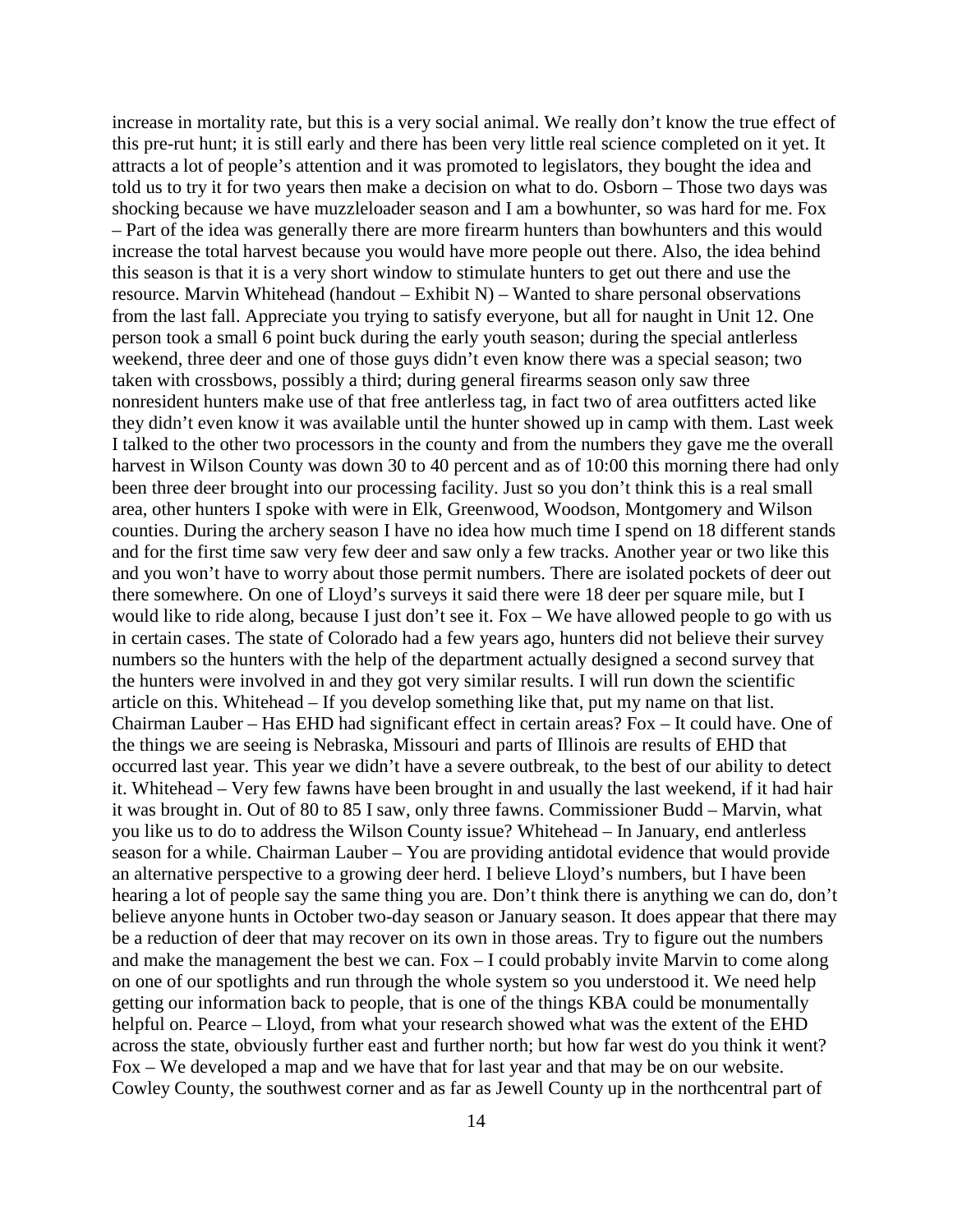the state, then bowed back in between those two extremes. Pearce – I hear reports of Ellis and Pawnee that it decimated the herd out there. Fox – We did not receive any reports at the time and we did not document any sick deer from those areas. The southwest part of the state, historically have never had a clinical case of either EHD or blue tongue. Pearce – There has been a lot of research done on Quivira too hasn't there? Fox – Yes, and we have high antibodies at Quivira, that means the deer have been exposed to the virus, but only a handful through the years of clinical sick deer; they seem to have a higher resistance to the disease there. Pearce – If you wanted to increase the deer population in the state, hypothetically, how would you change the regulations to increase the deer herd? Fox – The best way is to take your foot off the accelerator, reduce antlerless deer harvest by decreasing seasons, for example January season, or permit availability; or you change the way the permits are actually written. We have a long history of having either-sex allocations with our hunters and it has worked very well for us. I would hate to see us get too far off afield in an effort to cause a knee-jerk reaction. There are going to be ups and downs in the deer herd and they come back from things like EHD. The next thing would be two years down the road when you start getting landowner complaints that the deer are out of control. Pearce – When does KDOT come out with the number of roadkills, yearly or monthly? Fox – It is an annual report that normally comes out in April or May. Pearce – I didn't see near the roadkills as I traveled back and forth to my waterfowl areas. You listed about 220,000 residents? Fox – That includes applications and other types of permits; all together we have about 125,000 deer hunters with 25,000 of those being nonresidents and all together they buy about 193,000 permits; things that take you up into the 220,000s is things like application fees and other fees Karen Beard worked up on our accounting system. Pearce – So we have about 100,000 resident deer hunters? Fox – Just less than that. Pearce – I have lost places to hunt too. What do you tell the residents, when you tell them nonresidents are paying more (1/4 of hunters paying for more than half), what do you tell residents they are getting out of this? All they are seeing is the negative, less places to hunt. Fox – I hope that we can always say is that we are giving them better quality conservation, like WIHA; we are doing more with less; not increasing fee structure but providing all of these different services in the form of enforcement, examination of endangered species, etc. Conservation in North America at the state level rides on the back of hunters and particularly, in our state, deer hunters. Pearce – Robin, what do you tell them when they complain about that? Jennison – We don't use that as a way to manage our deer herd, Lloyd sits down and makes the decisions on how to manage our deer; within that we are going to market this state, but how much we make from nonresidents is not a factor. We are trying to manage the deer herd. At times we are prompted by legislature action to do something that if left up to us we might not do. But to the best of Lloyd's ability he tells us how many permits to issue. Pearce – What do you tell resident hunters on how they benefit from having nonresident hunters. Jennison – We are trying to manage the deer herd and think Kansas has a good deer herd. Pearce – It is just a bi-product. Jennison – Yes, a bi-product, but we will take advantage of that biproduct. Chairman Lauber – A landowner contacted us about buying a permit to go hunting on his own land that day and was told he couldn't hunt until the next day. He wanted to know why? In the days before KOALS a person could get a deer, then go get the permit and take it to the locker plant or clean it yourself and no one would know the difference; I don't know if it is worth considering anything differently or not, but we do have ability to have a time of purchase know that we didn't have in the past. I think we should consider it. Another item is some people have wanted to use dogs, particularly leashed dogs, to pursue wounded animals; in some places this is a common thing, but not in Kansas. The people who talked to me say they are not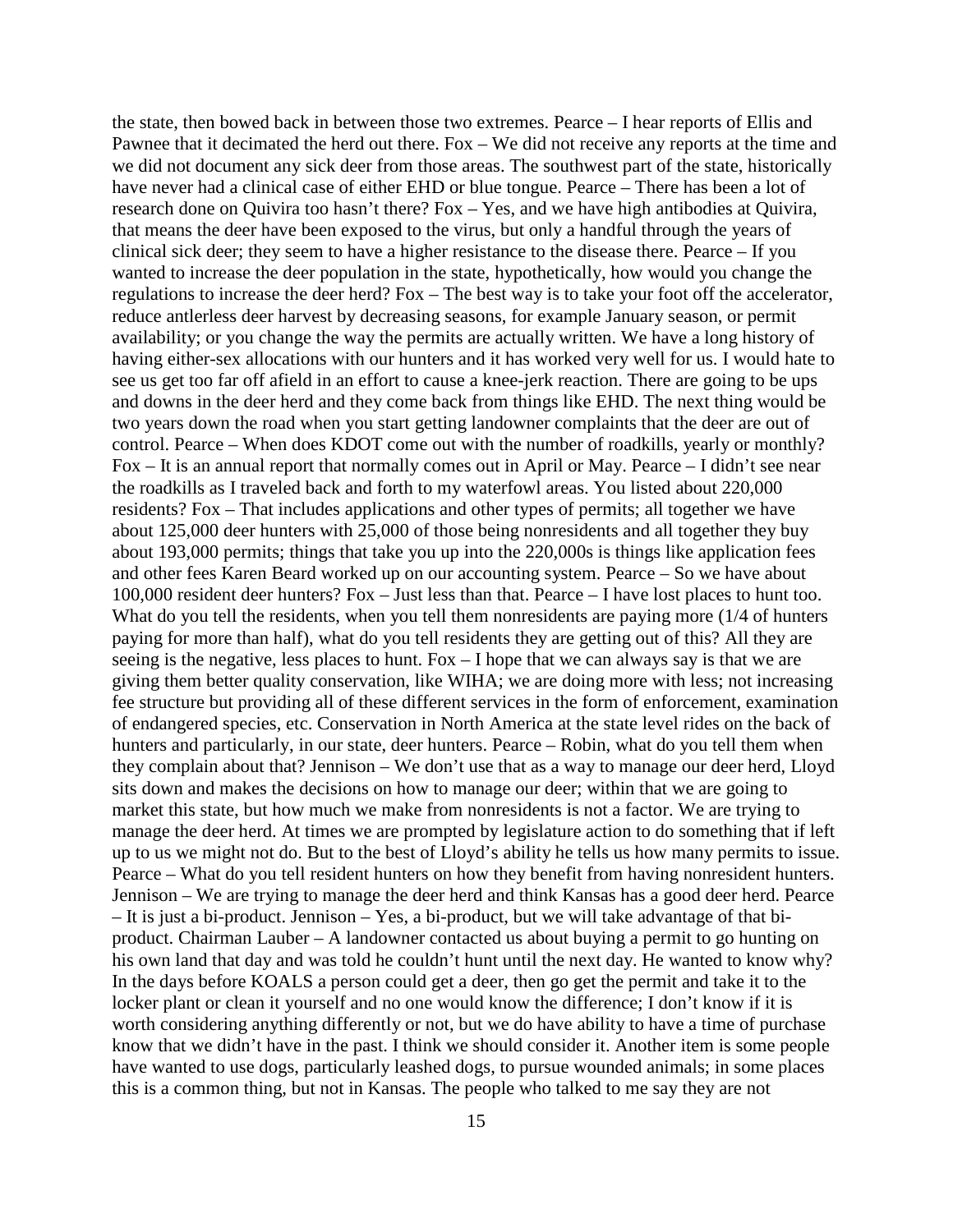recovering animals. Would like the deer group to at least consider this. Sometimes an idea sounds good and there are unintended consequences. I received several calls from a localized group in western Kansas claiming to be overran during deer season by coyote hunters trespassing and local agency law enforcement said, we know, call the Commission, and they felt this was a consistent theme. While we chose not to eliminate hunting (coyotes) from vehicles we did not suggest a cavalier approach to trespass and if you have a trespass problem call the county sheriff or a conservation officer and I would rather that response not be, call the Commission, although I don't mind talking to these guys. We do have sensitivity and appreciation for private property and nobody has any more right to trespass now as they did previously. Commissioner Dill – Part of the discussion on the coyote issue was the fact that law enforcement was going to try and gather some statistical information and give us some incidence reports so we could have it for consideration this year. Mark Rankin, Assistant Director of Law Enforcement – I have that. Actually I was going to try address all three of those, I took some notes. One of the issues law enforcement has with hunt on the same day permit is while there are a number of techniques available to determine death, they are not that fine that you can tell down to minutes, we are talking about within a time period. We have had several instances with purchase times on KOALS where officers have made cases, particularly waterfowl hunters where they would look at licenses and the guys would show them a transaction number as a telephone purchase and when they would check the time it would be the between the time they got out of their truck and when they arrived at the blind. One of the things we would be concerned about, if they purchase on the same day, is we might not be able to make a case because any time of death we have might not be fine enough. In terms of, call the Commission, I am actually responsible for a couple of those calls, calls that have come into the Pratt office I get them, we talk about it at length, if it is on your property and it is trespassing you have to actually go sign the complaint on the chapter 21 criminal violation unless it is posted "with permission" in which case an officer can do it, but many times the response from the landowner is it is local people and I really don't want to have them charged, just run them off. If they are not willing to prosecute, we don't really have anything to run them off with, you can talk to them and tell them to leave, but that is not going to stop them from coming back. When they say, what can I do to get it changed that is when I tell them to call the Commission. I'm guessing it wasn't relayed to you in that manner; and I will talk to field officers about how they answer those questions in the field also. On the issue of coyotes, Col. Jones had put a survey for our officers where they could report incidents they have online and I don't have access to Google analytics and Col. Jones has been ill for about two weeks. He did provide me with a copy of that, but a lot of it is pie charts and in color and if I copy it you would not be able to see if very well. We can try and get a color copy to you. We started in October asking officers that anytime they have an incident dealing with coyote hunters, particularly if they feel coyote hunting is an excuse for other activity, only when there was a complaint or a problem, not all coyote hunters. There was a total of 45 responses, two in October, nine in November, 31 in December and up through today there had been one in January. Another thing I looked at was the first eight days of each month, one in October, zero in November, 24 in December and one in January. Some of the other things we tracked were, "How did this come to your attention?", 44 percent while officers were patrolling, 56 percent it was a reported to them; with 46 percent reported by landowners, 19 percent by law enforcement dispatch when the landowner called law enforcement and 15 percent general public complaints and Operation Game Thief hotline. About 73 percent of the time, no charges ended up being filed, only 27 percent with charges. When we asked if what was suspected verified or unverified,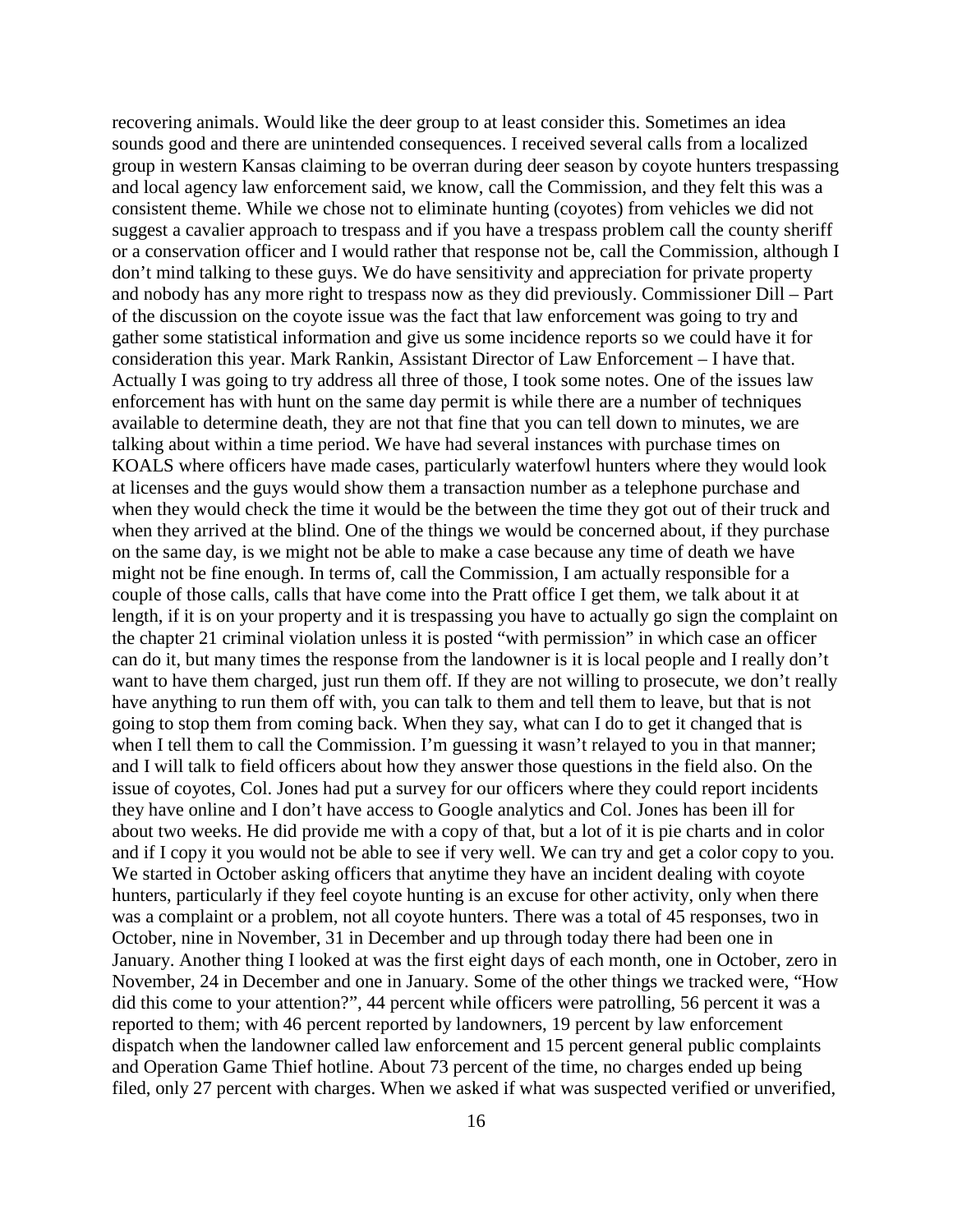26 percent of time had a complaint but by the time they arrived nothing was going on or couldn't find anybody in the area, 47 percent were suspected of activity, but couldn't develop a case and 28 percent of time there were actually charges of some kind. Sometimes the landowner requests that there be no charges, due to fear of retaliation. Chairman Lauber – Is this statewide? Rankin – Yes. We asked if the suspects were residents or nonresidents, 80 percent were residents, 7 percent nonresidents of the ones verified; 14 percent of the groups had both residents and nonresidents. Asked, of the people they verified being involved, were they from local community or outside community; 57 percent local, 25 percent outside and 18 percent both. That is a synopsis of the 20 questions we asked. Chairman Lauber – I would like to have that sent to me as well as the pie charts. The biggest concern we would have would be during the firearms deer season. I don't know if 31 in month of December statewide is a big issue or a small issue, but the incidents definitely spikes then. Commissioner Marshall – So in your feeling, is that a significant problem or not? Rankin – I have been sitting in a desk chair for 10 years, but when I was in the field I was in Butler County and it was a significant issue there. In talking with our officers that are currently in the field they are telling me it is a different problem in the west than it is the east because of the terrain. It is much harder to work in the east because unless you have an aircraft spotting you can't locate the people, they will hear them on radios and can't locate them. There is also suspicion that these groups believe we are listening to them on scanners now so a lot of them have changed to cell phones so we are not hearing the traffic like we used to; they are calling each other or doing a group text. Another thing that impacted this was northwest where we have heard complaints, we have unfilled vacancies there which puts a significant hole in the officers we have available. Incidentally, an officer has to wrap up what they are working on, if they can't they have to request overtime through their supervisor and send the supervisor has to send justification to me and just during the last week I got one where the landowner/tenant complained of coyote hunters trespass and is willing to testify in court and it struck my attention because that is so rare to have a landowner willing to testify on this. Commissioner Budd – When we passed the coyote regulations last year, were we going to re-address that? Chairman Lauber – We didn't pass anything, we left it alone and we asked that a study be made and I think there was a presumption that it would come back for our review after we had this information. The reason we passed nothing was we needed more significant data. Commissioner Doll – The impetus was that it was going to punish a significant group of sportsmen in Kansas and we didn't want to do that. Chairman Lauber – Was it a trespass issue. Rankin – We asked what significant violation was and they are listed as violation codes and I would have to look them up on my chart; some are use of artificial light at night, illegal means, using a rifle on archery permit; these were guys who said they were coyote hunting and there is deer in the truck, because we had a number of failed to tag deer, and there are some no license tickets there. Chairman Lauber – I am confused on these complaints. Rankin – These complaints are groups who say they are coyote hunting and in reality, when officers contacted them, they had deer. Chairman Lauber – So these 31 were infractions? Rankin – Yes, some were out there running their dogs while shooting at deer, when officer would arrive they couldn't find any evidence they had shot a deer, those are the unverified ones. Chairman Lauber – The unverified aren't included in the 31 or they are? Rankin – Yes, 26 percent were unverified. Chairman Lauber – I guess of 31 calls how many resulted in tickets being written? Rankin – 45 calls, charges filed on 27 percent, just about, I can't tell you exactly because we asked them what the most serious primary violation was and there were 12; in 33 percent of cases no tickets were written. Commissioner Budd – How did this come about? Tymeson – When we reviewed the furbearer regulations last year, law enforcement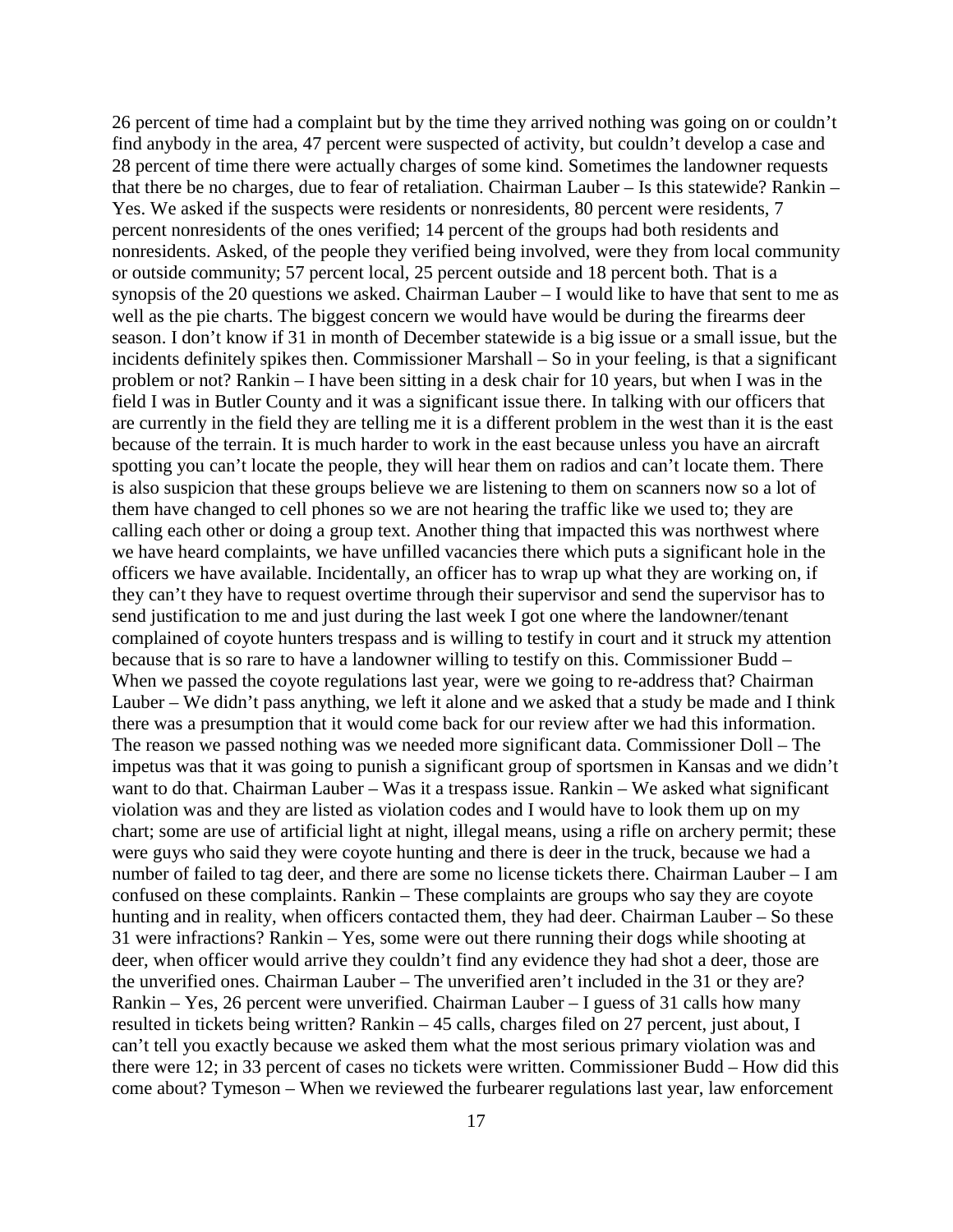as well as Matt's review. Chairman Lauber – I don't particularly support the change, but we had people coming to public meetings talking about it, there were landowners out there who felt coyote hunting was being used as an excuse to deer hunt, so it came to us. It still seems hard to prove, to minimize 12 infractions you would shut off dog hunting for a group of people for 2 weeks. It would probably solve the problem, but I don't know if it is a fair approach. Commissioner Budd – The reason I asked was because if whoever brought it to the commission for us to look at thinks it is still a viable problem we will bring it back. Tymeson – Mr. Chairman, on those three items, since you just brought them up, that you let us take a look at them and give a report at the next Commission meeting. Chairman Lauber – Ok, thanks Mark for being on the spot and covering those items. Already had more discussion than I anticipated today. Commissioner Marshall – Could we do a quality survey asking hunters if they would prefer to hunt geese the first week of November versus the last weekend of the season, target 1,000 randomly selected hunters. Also, would like to see duck survey in southeast. Pearce – So you are saying the surveys they are doing isn't good enough? Commissioner Marshall – I didn't say that, just want to use random hunters; I could probably find hundreds of hunters to call in right now and vote one way or another. Surveying 1,000 random people rather than saying, if you want to fill out this survey, does that make sense? Commissioner Doll – This are not statistically created professional surveys, these are done by volumes of information; if you think of political surveys where they extrapolate out the information, that is not what is being done here. Commissioner Marshall – It may be more expensive and cost prohibitive. Sexson – We do have some qualified individuals that have experience in human dimensions surveying. I guess what you are suggesting is probably a good point because it depends on what you want to target and so you narrow down the target you are looking for information and who is going to provide that, and then the randomness of the survey and that kind of thing and that can be done. If you are thinking more a third party to get our biologists out of it, I am not sure that is required because the surveys we do we are not trying to skew those one way or another. Some of the surveys you have seen are more broad in terms of the questions that are asked, so if we were to focus our desire to collect statistically reliable information that dealt just we goose seasons, we can do that and we can share the technique and survey process and the drawing of those folks who would be involved in that survey and the same thing for the southeast if we were just focusing on early versus late in the southeast zone. Let us do some work on it because we do have individuals who are well qualified to do this. Commissioner Marshall – Would you agree that is something different than like at Cheyenne Bottoms as you checking out to fill out something, that is not a good survey because a certain group of hunters are going to take the time to do that properly. Sexson – And then it depends on how many times you go back out to try and get the nonrespondents through other mailings or telephone calls or something. Sometimes it is a broad survey, but the selection of the participants is done in a random nature, in s statistically reliable nature, but we are more random with the questions and trying to get answers to several things versus when you focus on particular issue you want the public information for. Pearce – Could you do that for southeast zone? Sexson – I would have to defer to Tom Bidrowski who was reporting a lot of that in terms of our waterfowl survey that is done. Those are waterfowl hunters that are selected to answer a variety of questions. It is always done in a random nature with a statistical method for drawing those folks. Chairman Lauber – I think Keith you know what direction we want and I think you have people who can do it. Steve Sorensen – Don't our current waterfowl seasons run to the last day allowed by the feds? Chairman Lauber – No. Sorensen – We can run deeper into February? Chairman Lauber – No. Sorensen – No, what?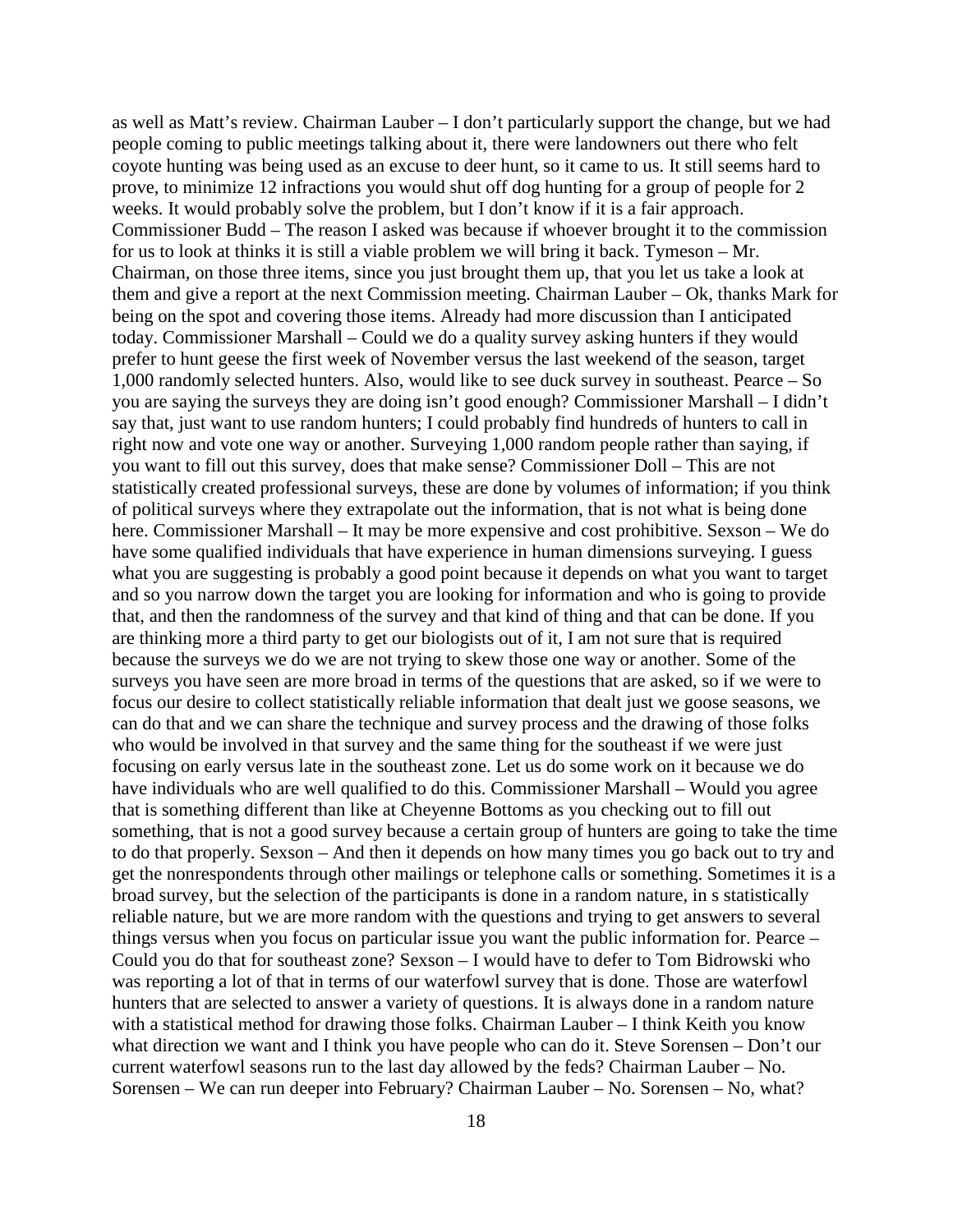Chairman Lauber – We move seasons, we have so many days within a framework and this particular year we moved some later seasons forward to where we ran out of days. Pearce – I think his question is, the feds give us a beginning and ending date. Sorensen – The last day allowed is February 15 and I think Tom has always started there and counted backwards and whether it ends up the last week of October or the first week of November, that is where it starts. Pearce – This year it was not that way.

# **VII. RECESS AT 5:00 p.m**.

- **VIII. RECONVENE AT 6:30 p.m.**
- **IX. RE-INTRODUCTION OF COMMISSIONERS AND GUESTS**
- **XI. DEPARTMENT REPORT**

# **X. GENERAL PUBLIC COMMENT ON NON-AGENDA ITEMS**

*None*

**XI. DEPARTMENT REPORT**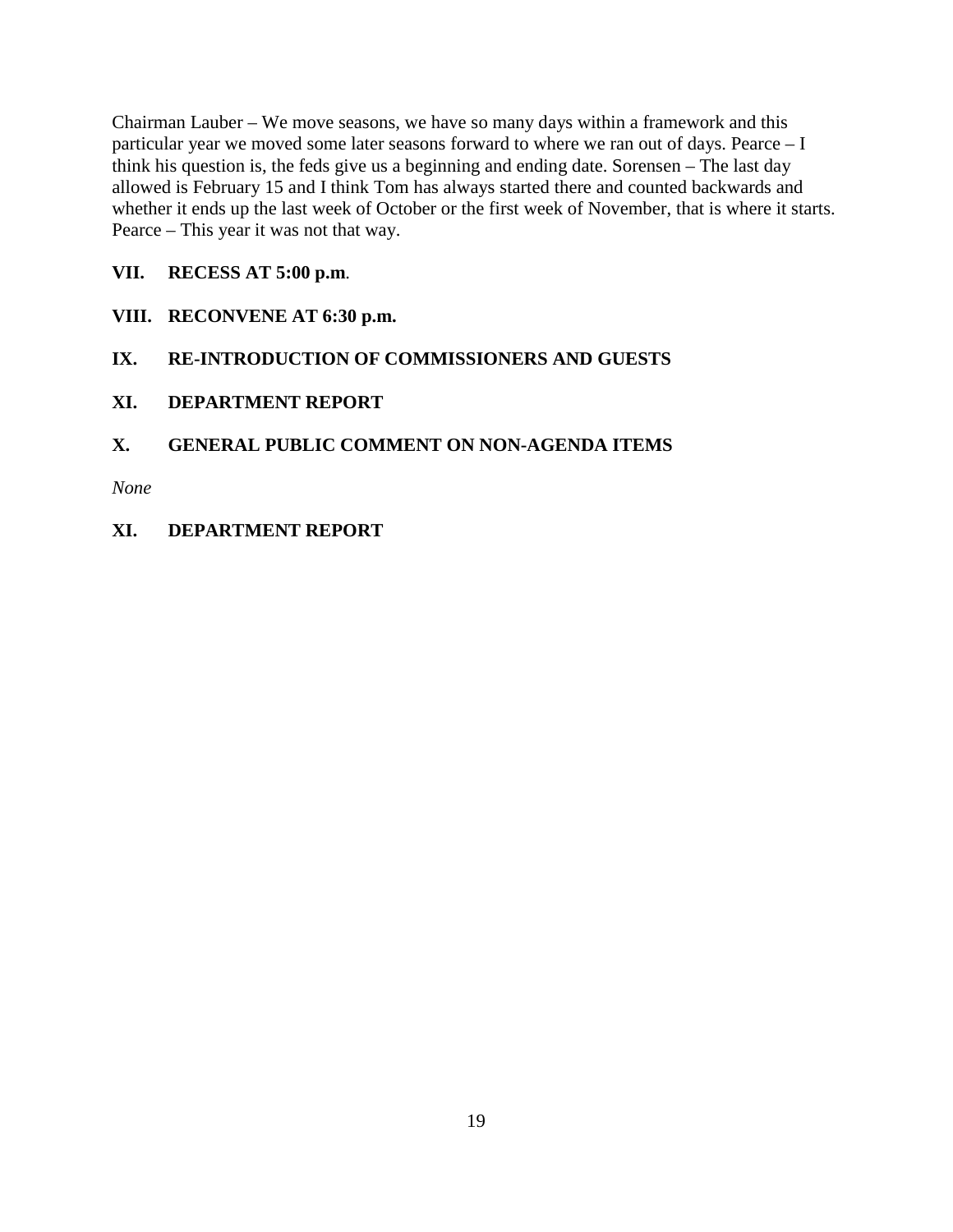### **D. Public Hearing**

*Notice and Submission Forms; Kansas Legislative Research Letter and Attorney General Letter (Exhibit O).*

1. KAR 115-4-15. Restitution scoring system; white-tailed deer; mule deer; elk; antelope - Lloyd Fox, big game research biologist, presented this report to the Commission (Exhibit P). Minor change in the wording on Page 2, clarification on what a point is and what qualifies as a measurement; a point is one inch or more if the length is greater than the width and that is the same definition that Boone and Crockett uses.

## **Commissioner Budd moved to approve KAR 115-4-15 before the Commission. Commissioner Dill seconded.**

|                              | The roll call vote on KAR 115-4-15 as recommended was as follows (Exhibit Q): |
|------------------------------|-------------------------------------------------------------------------------|
| <b>Commissioner Budd</b>     | <b>Yes</b>                                                                    |
| <b>Commissioner Dill</b>     | <b>Yes</b>                                                                    |
| <b>Commissioner Doll</b>     | <b>Absent</b>                                                                 |
| <b>Commissioner Hayzlett</b> | Yes                                                                           |
| <b>Commissioner Marshall</b> | <b>Yes</b>                                                                    |
| <b>Commissioner Wilson</b>   | <b>Absent</b>                                                                 |
| <b>Commissioner Lauber</b>   | Yes                                                                           |

### **The motion as presented KAR 115-4-15 passed 5-0.**

2. KAR 115-2-3. Camping and utility fees. – Linda Lanterman, Parks Division director, presented this update to the Commission (Exhibit R). We have been coming before you to talk about our management plan on our utility fees. We propose that we will increase each utility, one, two or three utilities by \$1.50 each night. I have given you a line graph (Exhibit S) showing you our utility fee increases. Every year we look at our occupancy reports and fees we are charging. Two years ago we increased utility fees by \$1.00, and wish to raise by \$1.50 per utility per night this year. In addition to that we are going to change the verbiage on long-term camping to seasonal camping and it also will increase monthly by \$30.50 for one, two and three utilities.

## **Commissioner Marshall moved to approve KAR 115-2-3 before the Commission. Commissioner Budd seconded.**

| The roll call vote on KAR 115-2-3 as recommended was as follows (Exhibit T): |               |  |
|------------------------------------------------------------------------------|---------------|--|
| <b>Commissioner Budd</b>                                                     | <b>Yes</b>    |  |
| <b>Commissioner Dill</b>                                                     | <b>Yes</b>    |  |
| <b>Commissioner Doll</b>                                                     | <b>Absent</b> |  |
| <b>Commissioner Hayzlett</b>                                                 | <b>Yes</b>    |  |
| <b>Commissioner Marshall</b>                                                 | <b>Yes</b>    |  |
| <b>Commissioner Wilson</b>                                                   | <b>Absent</b> |  |
| <b>Commissioner Lauber</b>                                                   | Yes           |  |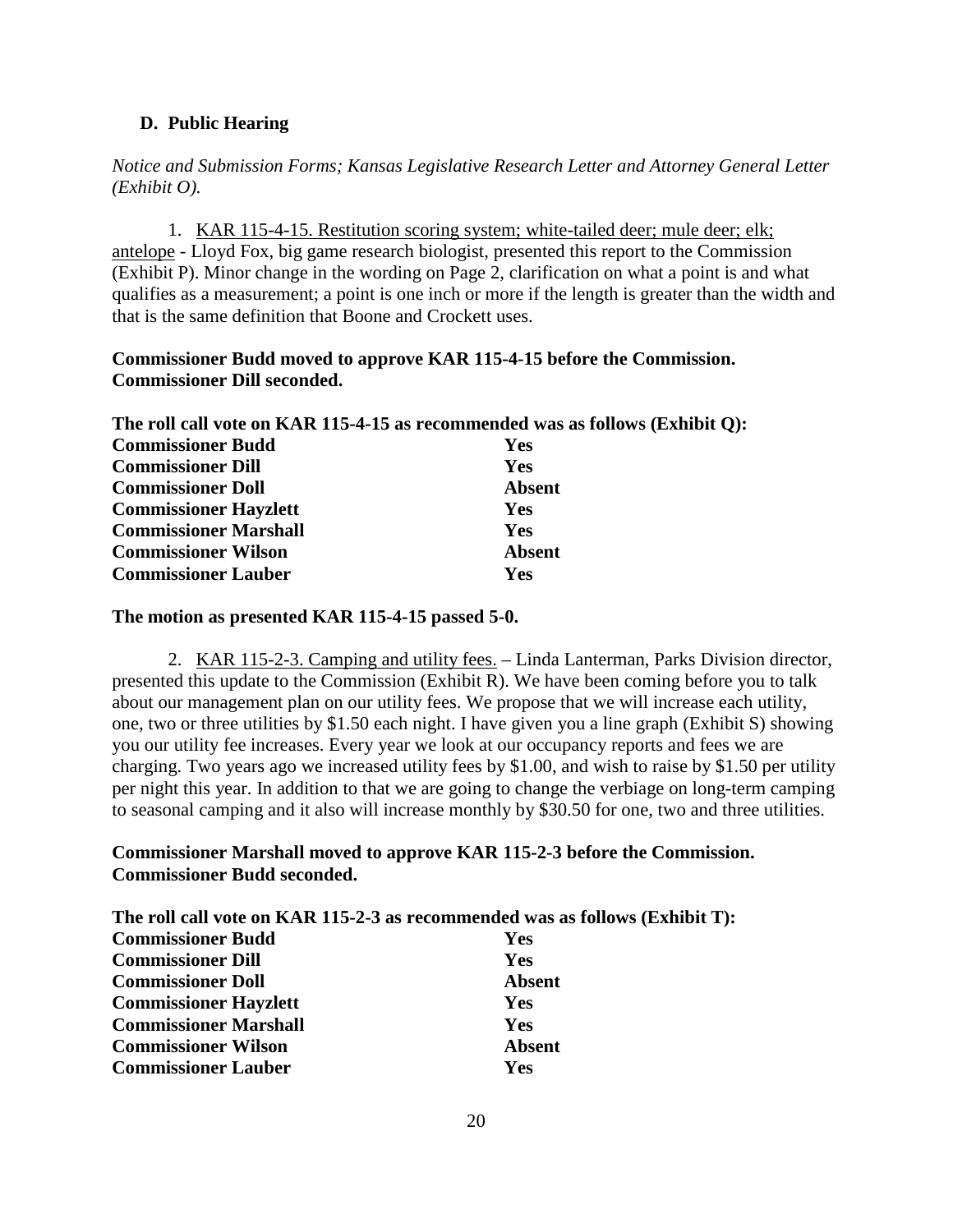### **The motion as presented KAR 115-2-3 passed 5-0.**

3. KAR 115-25-5. Turkey; fall season, bag limit and permits. - Jim Pitman, wildlife biologist, presented this report to the Commission (Exhibit U). You have heard me talk in the past about how are turkey numbers in the east plummeted sharply after the wet summers we had, especially in 2007 and 2008. We have had average, to above average production the last couple of years, but turkey populations in the eastern part of state are still 25-30 percent below what we were at the peak. In addition, our spring hunt success has remained below target, which is 55 percent for residents. As a result we had an adaptive harvest management strategy that we used to guide our recommendations for spring hunt success. Since we are still far below, we are recommending our fall bag reduce from four to one in Units 3, 5 and 6 which is the northeast, southeast and south central part of the state. That would take effect next fall. Commissioner Marshall – What is the rest of the state going to be then? It would still be one bird in northwest Kansas and the four bird fall bag in northcentral Kansas that would be the only unit with four birds. There is no fall season in southwest Kansas. Commissioner Marshall – It would be helpful to have a map again, I can't keep all of the units straight. Pitman – I have one you can look at. Commissioner Marshall – You think you can defend four birds in the northcentral unit (Unit 2)? Pitman – Because spring hunt numbers remained above the target level. Unknown – What is the southern boundary of that? Does it go by counties? Pitman – Our management units go by counties that is how we collect data, but for law enforcement purposes we have to use the roads, so we hug them up as close as we can to our management units. Commissioner Marshall – So is Quivira in Zone 4? Pitman – Quivira is in 5. Commissioner Marshall – So it drops to one? Pitman – Yes. Pearce – Barton, Ellsworth, Rush and Salina are bottom part of northcentral unit, so they are still four. Commissioner Marshall – Doesn't four seem awfully high? Pitman – It has been four ever since I have been with the agency and as long as populations are robust and hunt success is remaining high than currently, we don't see an issue with it. If it starts to drop off; fall harvest has the most potential to limit future populations so that is the first place you want to cut. So if you are trying to get spring hunt success back up and increase bird numbers, you cut fall so that is what we are recommending. Chairman Lauber – The key is you want to keep the jake harvest below 25 percent. Pitman – That is our other trigger. So spring unsuccess is the primary, but see jake harvest below 25 percent so we are not harvesting a lot of what is being produced annually, harvesting older age class birds for the most part. Pearce – How many states consistently have better than 60 percent success rate? Pitman – The only other states in the ballpark are the plains states and some of the western states; the farther east you go the hunting success starts dropping off precipitously. Good hunt success in the eastern U.S. is 25 percent. Pearce – What do you think the populations like now, with hatch this year. Pitman – I think good, to above average production in eastern part of state the last two years, but still fall indices are 25-30 percent below what we were at the peak for fall. Pearce – How many hunters out there harvested four birds this fall? Pitman – Two to three percent of active hunters is what actually fills all four permits. That is why the recommendation is to go from four all the way down to one because you are not going to substantially reduce harvest if you just go from four to three. What we figured based on past harvest data is that by reducing that bag limit from four to one would reduce fall harvest by 25 percent or so. Commissioner Hayzlett – On this economic impact summary the department estimates over 24,000 days of hunting activity, how do you provide that? Tymeson – The USFWS does a survey every year and they have certain data that is collected like number of hunter days that it takes to fill a tag, so there is an estimate of five days